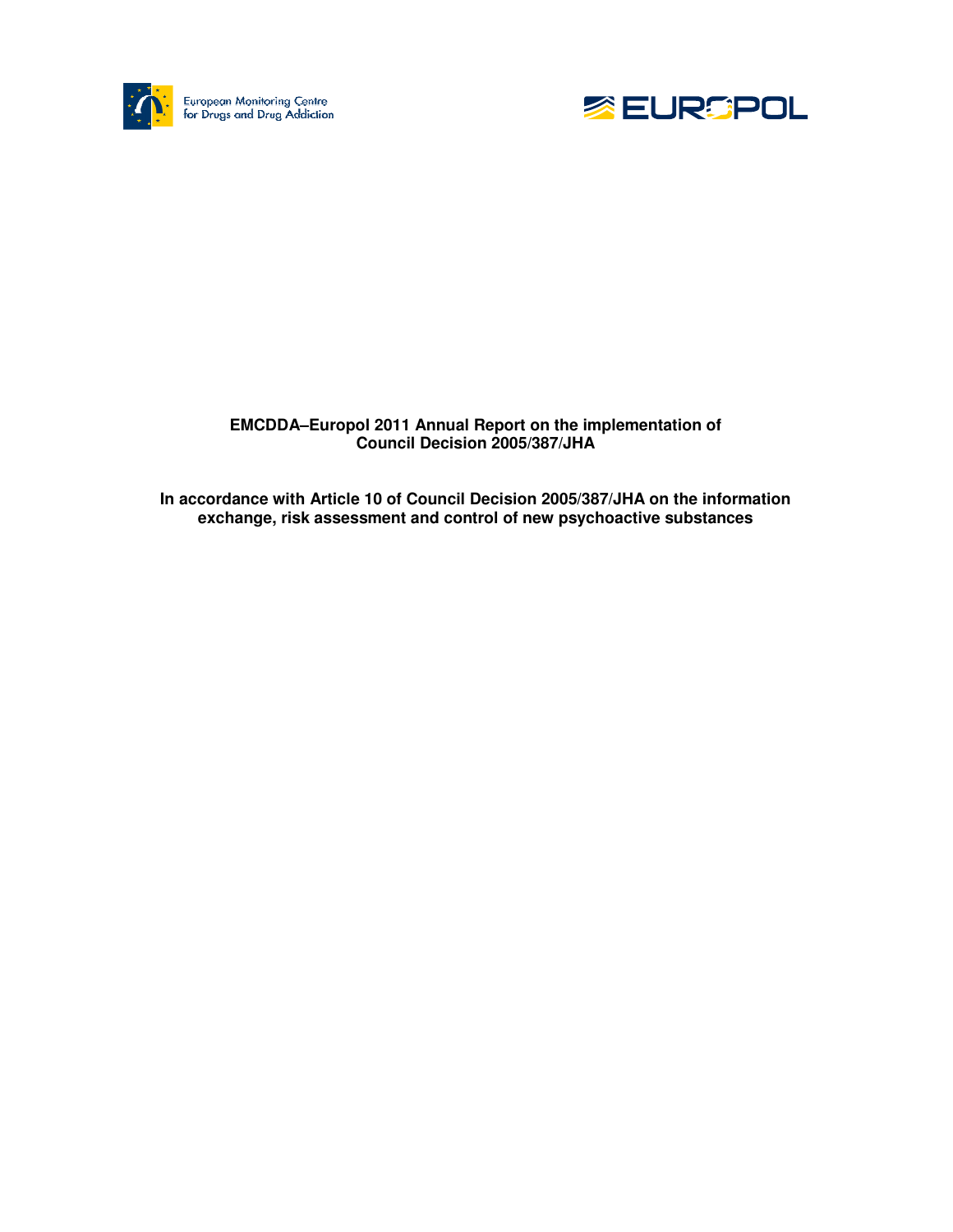### **Table of contents**

|       | 2. Implementation arrangements and cooperation with the EU Pharmacovigilance system  5 |  |
|-------|----------------------------------------------------------------------------------------|--|
| 2.1   |                                                                                        |  |
| 2.1.1 |                                                                                        |  |
| 2.1.2 | Annual meeting of the Reitox EWS network and First international multidisciplinary     |  |
| 2.1.3 | Structured monitoring of the Internet - online availability of 'legal highs' 6         |  |
| 2.2   |                                                                                        |  |
|       |                                                                                        |  |
| 3.1   |                                                                                        |  |
| 3.2   |                                                                                        |  |
| 3.2.1 |                                                                                        |  |
| 3.2.2 |                                                                                        |  |
| 3.3   |                                                                                        |  |
| 3.4.1 | Adverse health effects related to new psychoactive substances  11                      |  |
| 3.4.2 |                                                                                        |  |
|       |                                                                                        |  |
| 4.1   |                                                                                        |  |
| 4.2   |                                                                                        |  |
| 4.3   |                                                                                        |  |
| 4.4   | Computer-aided prediction of properties (toxicity, psychoactivity)  16                 |  |
|       |                                                                                        |  |
| 5.1   |                                                                                        |  |
| 5.2   |                                                                                        |  |
|       |                                                                                        |  |
|       |                                                                                        |  |
|       |                                                                                        |  |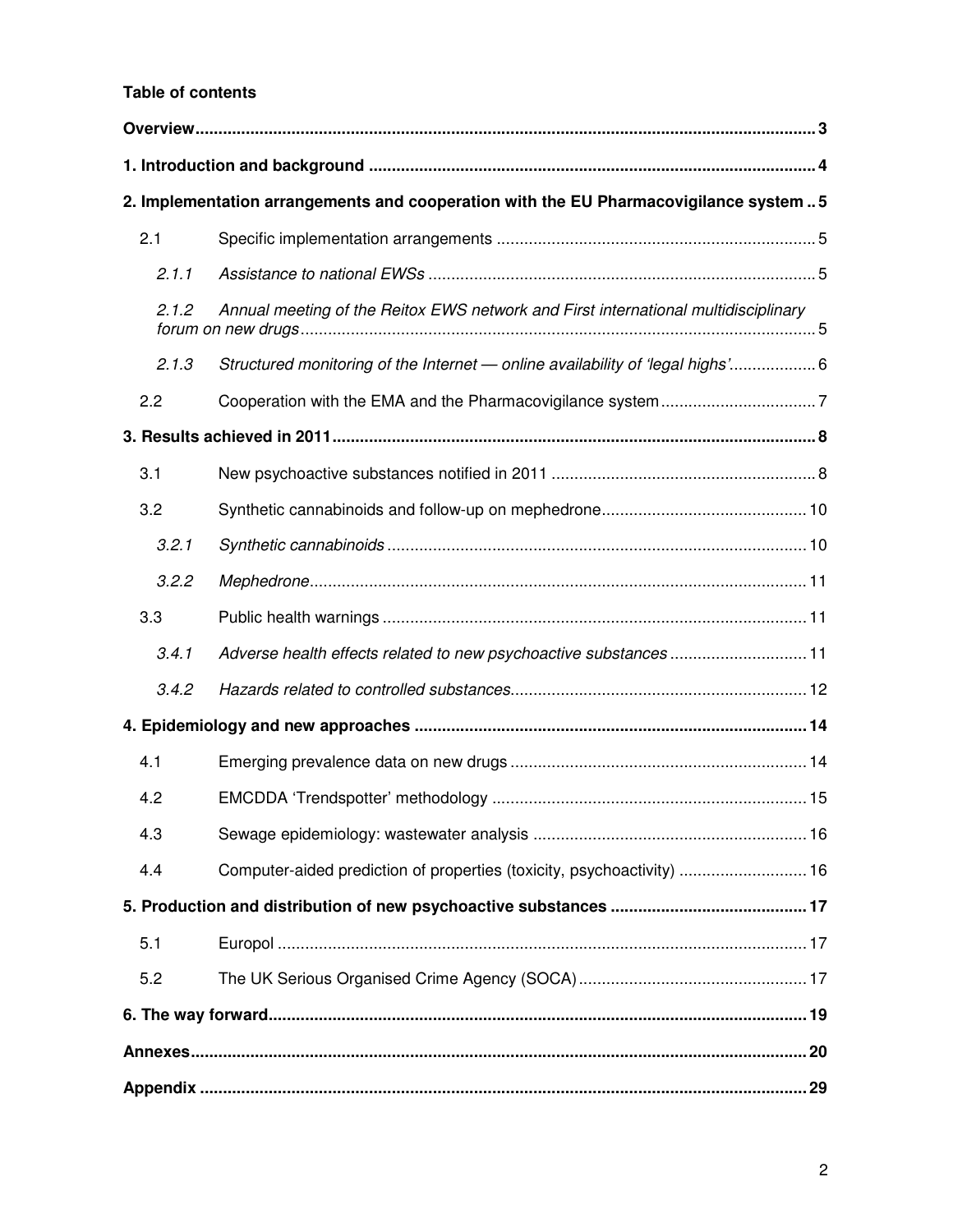#### **Overview**

This report presents the activities implemented by the EMCDDA and Europol in 2011 in support of Council Decision 2005/387/JHA on the information exchange, risk assessment and control of new psychoactive substances (hereinafter referred to as the Decision)  $(^1)$ .

In 2011, 49 new psychoactive substances were officially notified for the first time in the European Union through the information exchange mechanism, the Early-warning system (EWS), which was set up by the Decision. This represents the largest number of substances ever reported in a single year, considerably up from 2010 (41 substances) and 2009 (24 substances). Thus the number of substances identified in the period 2009–11 accounts for more than two thirds of the total number of substances notified under the terms of the Council Decision since 2005.

As in 2010, the list of newly notified substances was dominated by synthetic cannabinoids  $(^2)$  (23) and synthetic cathinones (8); these two chemical families represented about two thirds of the total number of substances reported in 2011 (see Annex 1 and Annex 3). The list also included five phenethylamines and a large number of diverse compounds belonging to an expanding range of chemical families that are relatively new or for which a small number of representatives had been previously reported — two aminoalkylbenzofurans, a thiophene derivative of methamphetamine, an aminoindane, and a substituted piperidine. The report also highlights the emergence of seven substances that are medicines, metabolites or precursors of medicines or that could be described as 'designer medicines'.

A brief follow-up on the increasingly diverse family of synthetic cannabinoids and on mephedrone — the synthetic cathinone risk assessed and subsequently controlled in 2010 — is also included in the report.

In 2011, 'legal highs' (see definition in Annex 2) continued to receive high priority and political interest as evidenced by several initiatives at national level on awareness raising, new legislative formulations, as well as inclusion of new psychoactive substances in general population surveys. In 2011, representative studies were conducted for the first time on the prevalence of 'legal highs' and new psychoactive substances. The results indicate that prevalence levels are not substantial but there is a potential for rapid rise of use in certain sub-populations. Furthermore, new drugs appear to be widely accessible and some substances emerge both on the 'legal highs' and illicit markets. Furthermore, the online availability of 'legal highs' as revealed by the EMCDDA Internet snapshots conducted in 2011–12 has continued to increase.

Finally, the conclusions of the assessment of the Council Decision 2005/387/JHA carried out by the European Commission  $(^3,4)$  in the framework of the EU drugs action plan for 2009–12  $(^5)$  are also highlighted.

 $($ <sup>1</sup> ) OJ L 127, 20.5.2005, p. 32.

 $($ <sup>2</sup> ) A more precise term for these compounds is 'synthetic cannabinoid receptor agonists', however, the term 'synthetic cannabinoids' has been widely accepted and is therefore used throughout the report.

 $\int_0^3$ ) European Commission (2011), 'Report from the Commission on the assessment of the functioning of Council Decision 2005/387/JHA on the information exchange, risk assessment and control of new psychoactive substances', Brussels, 11.7.2011, COM(2011) 430 final.

 $($ <sup>4</sup> ) European Commission (2011), Commission staff working paper on the assessment of the functioning of Council Decision 2005/387/JHA on the information exchange, risk assessment and control of new psychoactive substances, Brussels, 11.7.2011, SEC(2011) 912 final.

 $(5$ ) EU drugs action plan for 2009–12 (2008/C 326/09) [Official Journal of the European Union C 326/7 IV, 20.12.2008].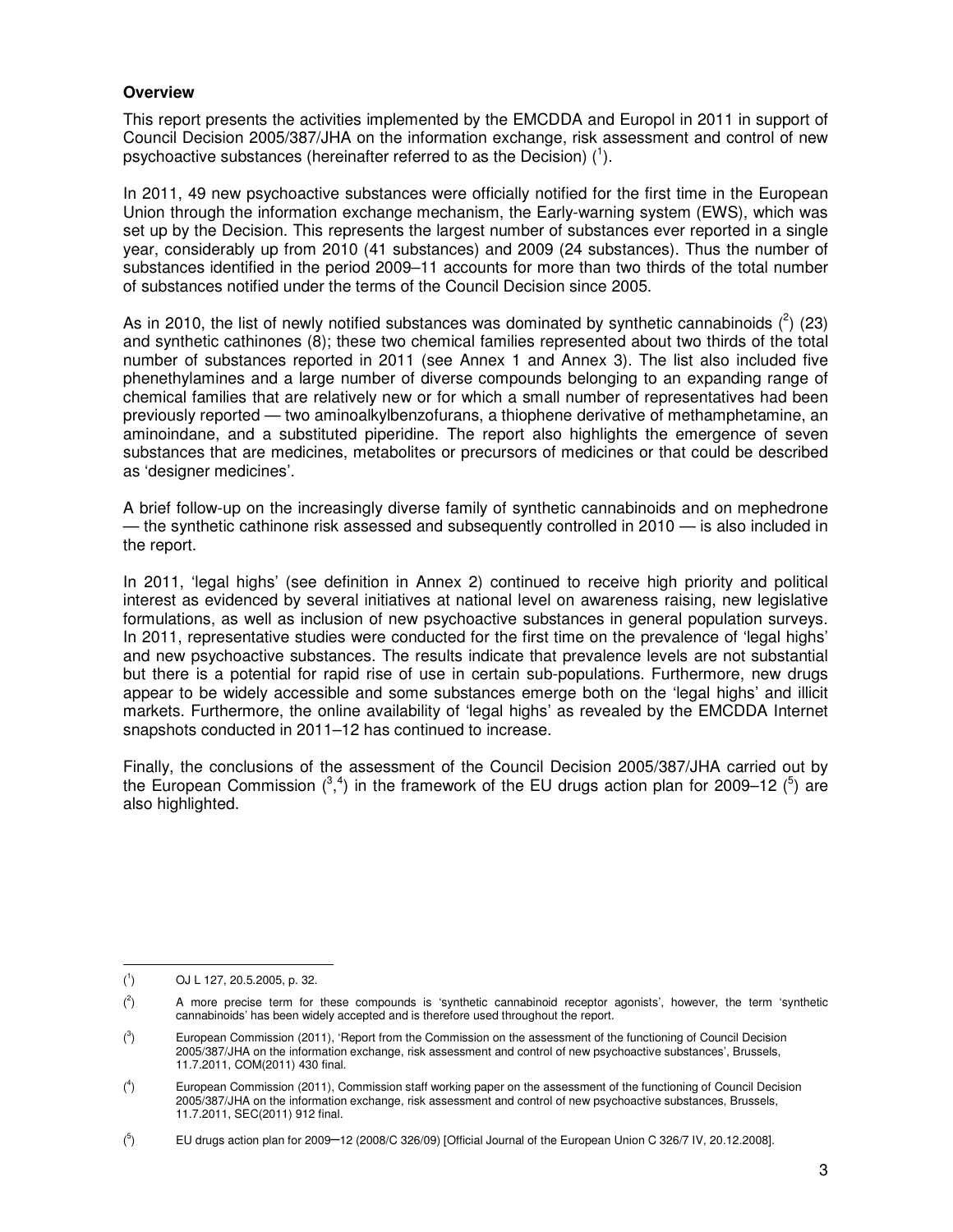#### **1. Introduction and background**

l

The Council Decision 2005/387/JHA of 10 May 2005 on the information exchange, risk assessment and control of new psychoactive substances establishes a mechanism for the rapid exchange of information on new psychoactive substances that may pose public health and social threats, including the involvement of organised crime. This allows European Union institutions and Member States to act on all new narcotic and psychotropic substances that appear on the European Union drug scene (see definitions in Annex 2). The Decision also provides for an assessment of the risks associated with these new substances, so that measures applicable in the Member States for the control of narcotic and psychotropic substances can also be applied to new psychoactive substances (<sup>6</sup>).

The EMCDDA and Europol, in close collaboration with their networks, the Reitox National Focal Points (NFPs) and Europol National Units (ENUs) respectively — are assigned a central role in detecting and reporting new psychoactive substances (Article 4 of the Decision). Furthermore, in cooperation with the European Medicines Agency (EMA), the two organisations may collect, analyse and present information on a new psychoactive substance in the form of a joint report (Article 5). The joint report provides evidence-based advice to the Council and the Commission on the need to request a risk assessment on a new psychoactive substance. Such a risk assessment examines the health and social risks posed by the use of, manufacture of, and traffic in a new psychoactive substance, the involvement of organised crime and the possible consequences of control measures. In order to carry out the risk assessment, the EMCDDA convenes a special meeting under the auspices of its Scientific Committee (Article 6).

To ensure transparency in the implementation of the Decision, Article 10 stipulates that: 'The EMCDDA and Europol shall report annually to the European Parliament, the Council and the Commission on the implementation of this Decision. The report will take into account all aspects required for an assessment of the efficacy and achievements of the system created by this Decision. The report shall, in particular, include experience relating to coordination between the system set out in this Decision and the Pharmacovigilance system.'

In compliance with the above provision, the EMCDDA and Europol herewith present the seventh Annual Report on the implementation of the Decision for the period January to December 2011. The report outlines the results of the implementation, describes key issues arising from accumulated experiences and also serves as a monitoring tool.

The report is written as a stand-alone document with its annexes kept to a minimum. The report frequently refers to articles of the Decision; therefore, to facilitate its reading, the full text of the Decision is appended (Appendix 1). When describing the notified new psychoactive substances, the report presents sufficiently detailed information, while avoiding highly technical descriptions (the complete list of newly notified psychoactive substances, which includes detailed information on the chemical names, the reporting Member State and date of notification is presented in Annex 1). More comprehensive information on the new substances described in the report is available from the EMCDDA and Europol. Furthermore, definitions on new drugs used throughout the report are presented in Annex 2, and an overview of the main groups of new psychoactive substances monitored by the EWS is provided in Annex 3.

 $($  $^6$ ) In compliance with the provisions of the 1961 UN Single Convention on Narcotic Drugs and the 1971 UN Convention on Psychotropic Substances.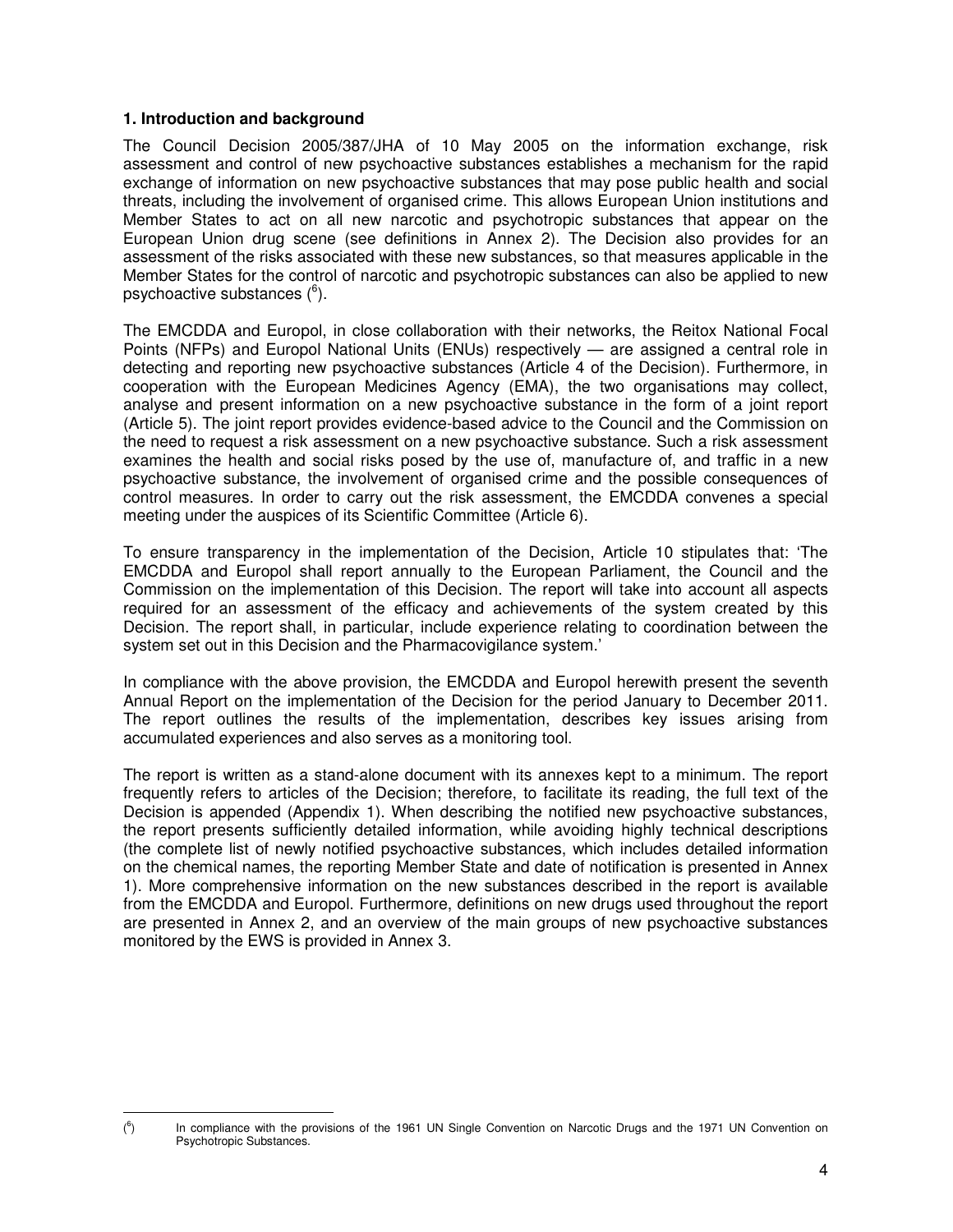### **2. Implementation arrangements and cooperation with the EU Pharmacovigilance system**

### **2.1 Specific implementation arrangements**

### 2.1.1 Assistance to national EWSs

The EWS is frequently consulted by the Member States, individual experts, scientists and, increasingly, the media in relation to various new psychoactive substances. The EMCDDA regularly provides support to partners from the national EWSs assisting them in the identification of new substances. This is done by providing analytical data, exchanging data between forensic laboratories, cross-checking information from national databases and facilitating the exchange of drug samples where this is possible. Such activities prove to be useful for the identification of new psychoactive substances in the absence of reference materials, or where limited resources are available at national level.

In 2011, the quality of chemical analytical data exchanged on new psychoactive substances has continued to improve. In addition to the data in picture format (.jpg, .pdf) already collected, gas chromatography coupled with mass spectrometry (GC/MS) data in zipped Chemstation format and nuclear magnetic resonance (NMR) data, etc., have also been regularly provided. This facilitates considerably the work of forensic scientists by allowing them to import directly raw data into their GC/MS libraries and promotes the use of more selective detection methods.

Currently, the EMCDDA is finalising a compendium describing all EU national Early-warning systems, which will present a comprehensive overview of these systems, promote best practices and enhance the exchange of experiences.

In the context of the project for Pre-Accession Assistance (IPA) beneficiaries  $(\bar{'}),$  the EMCDDA facilitates the establishment of a drug information system at national level compatible with EMCDDA standards. In 2011, a Reitox Academy on new psychoactive substances and the early– warning system was organised in Tirana with the participation of Europol. The main objective was to provide the knowledge and skills necessary to participate in the EWS network and to provide a basis to establish and/or strengthen the respective national systems.

## 2.1.2 Annual meeting of the Reitox EWS network and First international multidisciplinary forum on new drugs

In 2011, the 11th Annual meeting of the Reitox Early-warning system network was organised in Lisbon, followed by the First international multidisciplinary forum on new drugs  $(^{8})$ . The purpose of the forum was to take stock of the state-of-the-art in the area of new drugs, anticipate future challenges and identify common anchor points that can inform future actions. Discussions charted how the new drugs phenomenon has developed over the last ten years, and explored through case studies differing national approaches.

Participants included representatives from more than 40 countries (the 30 EMCDDA member countries plus Australia, Belarus, Canada, Hong Kong SAR, Israel, Japan, New Zealand, Russia, Switzerland, Ukraine and the United States). Furthermore, major international organisations such as the Inter-American Drug Abuse Control Commission (CICAD), the Pompidou Group of the Council of Europe, the United Nations Office on Drugs and Crime (UNODC) and the World Health Organization (WHO) as well as the European Commission, Europol and the European Medicines Agency also participated. The contributing experts came from various disciplines and included epidemiologists, forensic scientists, clinicians, law-enforcement officials, as well as technical staff from EU and international institutions selected for their technical expertise and research in the field of new psychoactive substances.

 $\mathcal{C}$ ) Participating countries: Bosnia and Herzegovina, Serbia, Montenegro, the Former Yugoslav Republic of Macedonia, Kosovo (under UNSCR 1244/99), Turkey and Croatia.

 $(8)$ ) Meeting documents available at: http://www.emcdda.europa.eu/events/2011/new-drugs-forum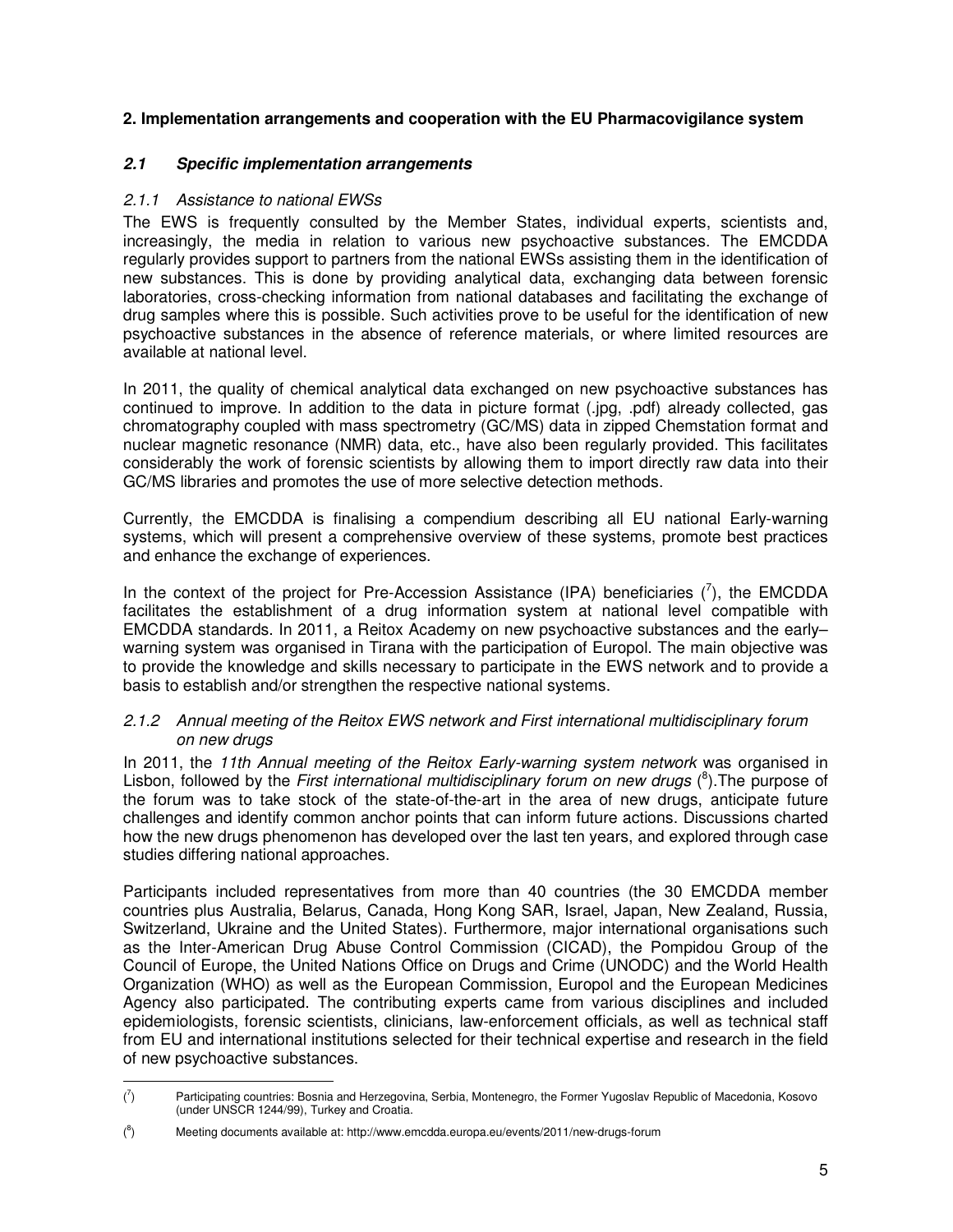A general conclusion from the forum was that there had been a paradigm shift in the drugs field, reflecting broader social processes. The speed at which the new drug phenomenon develops calls for a re-evaluation of the information sources used and the ways in which we disseminate information to inform policy, practice and the general public. Furthermore, the forum highlighted the need to better understand the possible acute and chronic health implications of the use of these new substances and to identify and monitor patterns and trends in their use. A starting point would be: to map out the future research agenda, particularly focusing on developing common concepts, terminology and instruments; to invest in forensic science research and the detection of new substances available on the market; to take a more holistic analysis to understand better the interplay between established illicit drugs and new psychoactive substances; and to develop theoretical models that could help predict the substances that may pose particular risks or have the potential to become established.  $(9)$ 

In view of the importance of international cooperation in this area and the high interest from all international partners, the US National Institute on Drug Abuse (NIDA) decided to partner with the EMCDDA in co-organising the Second interdisciplinary forum on new and emerging psychoactive substances in 2012  $(10)$ .

#### 2.1.3 Structured monitoring of the Internet — online availability of 'legal highs'

To complement the main EWS data sources such as seizures and reports on use and toxicity, the EMCDDA actively monitors the online availability of unregulated psychoactive substances and products. One of the main potentials for the EMCDDA to be of added value in this area lies in the multilingual approach and the utilisation of sound methodology over time  $(1)$ .

EMCDDA Internet monitoring is carried out in the form of snapshots, which are performed during a short time window on one or more substances and/or products. In 2011, two multilingual, widescope EMCDDA snapshots were carried out on the same substances as the 2010 annual snapshot. Furthermore, at the beginning of 2012 a snapshot was conducted in 20 EU languages plus Ukrainian, Russian and Norwegian.

The total number of online drugs shops offering at least one psychoactive substance/product rose from 170 in January 2010 to 314 in January 2011. The increase continued with 630 shops identified in July 2011 and 690 in January 2012. In general, these sites more often sell new drugs under names such as 'herbal highs' or 'research chemicals' than under the term 'legal highs'. The main increase seems to be due to a rise in the number of 'US shops' although establishing the country of origin of online shops is difficult. In 2011, mephedrone continued to be available on the Internet through online shops although at fewer sites and at higher prices.

Some Member States carry out additional Internet snapshots in their own languages. For example, in January and February 2011 the Hungarian NFP carried out an Internet snapshot on the online sale of MDPV, JWH-018, GBL and mefildronon (a fictitious compound), identifying 19 online shops offering at least one of the four substances. In Italy, France, Slovakia and Romania the online sales are also monitored.

Test purchasing of new psychoactive substances and forensic studies have shown that the contents of products are variable — they may contain controlled substances, the composition may vary from sample to sample, and a psychoactive substance can be sold under different product names. In this context, the EMCDDA has launched a specific project — 'Match' — that attempts to relate products' names to their content. The data integrated in this searchable tool include

<sup>(</sup> 9 ) EMCDDA (2011), 'Concluding remarks of the First international multidisciplinary forum on new drugs'. Available at: http://www.emcdda.europa.eu/news/2011/new-drugs-forum-conclusion

 $(10)$ <sup>10</sup>) 2012 NIDA International Forum, New and emerging psychoactive substances: second interdisciplinary forum, June 8–11, 2012, Palm Springs, California, USA. Information available at: http://www.cvent.com/events/2012-nida-internationalforum/event-summary-993dab44351348b1874d61aba460c8e5.aspx

 $(11)$ <sup>11</sup>) EMCDDA briefing paper (2011), 'Online sales of new psychoactive substances/'legal highs': summary of results from the 2011 multilingual snapshots' at: http://www.emcdda.europa.eu/publications/scientific-studies/2011/snapshot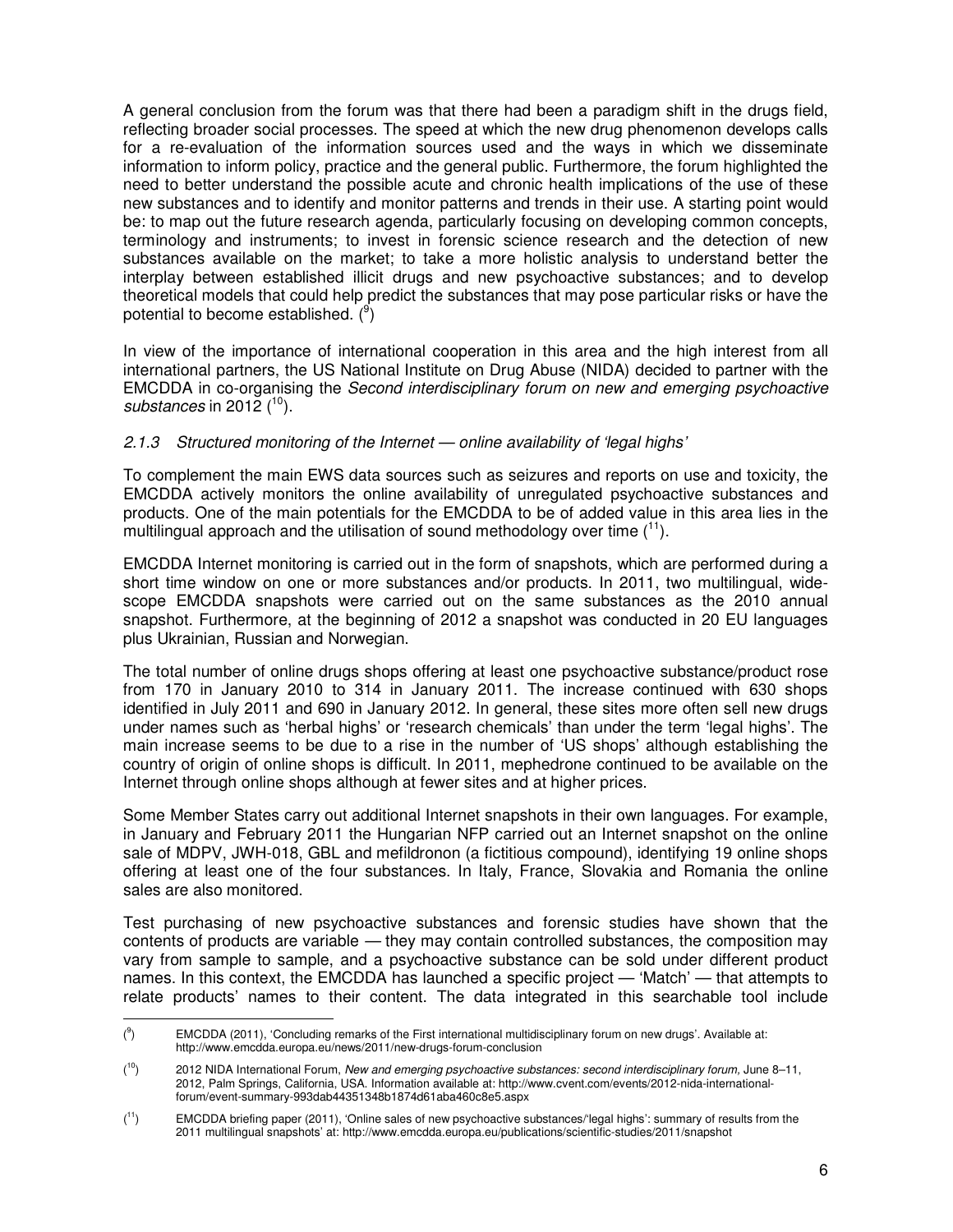information from Reporting Forms, national test purchases, scientific literature, and Internet snapshots. By end of 2011, the 'Match' tool comprised more than 300 product/substance(s) entries thereby providing an insight into the most commonly sold products/substances. This project, however, needs to be further conceptualised and automatised.

## **2.2 Cooperation with the EMA and the Pharmacovigilance system**

The European Medicines Agency (EMA) is a key partner in the implementation of the system set up by the Decision. The EMCDDA and EMA have established a mechanism for bilateral exchange of information on the basis of data available through the Early-warning system and the European Union Pharmacovigilance system. Electronic tools such as the existing databases — EudraVigilance, EMA and the European Database on New Drugs (EDND), EMCDDA — are being used to enable a rapid and reliable exchange of information. The regular information exchange between the EMCDDA and EMA includes formal reports on new psychoactive substances through Reporting Forms, as well as ad hoc reports on misused medicines in order to complement the reporting via the EU Pharmacovigilance system.

The EMA is currently preparing a *Good vigilances practice* (GVP) guide to formalise and cover the provisions of Regulation (EU) 1235/2010  $(12)$ . Pursuant to Article 28c of the Regulation, in 2011 a draft implementation proposal was prepared by the EMA and the EMCDDA. The draft proposal foresees that EMA EudraVigilance queries will provide to the EMCDDA, on request, data on relevant preferred terms (PTs) from the standardised MedDRA  $(^{13})$  queries (SMQs) 'drug abuse, dependence and withdrawal'.

In 2011, consultations and exchange of information between EMCDDA and EMA took place on two substances:

- − 5-HTP or oxitriptan (INN) a widely marketed off-the-shelf food (dietary) supplement, which can be used as a precursor to 5-hydroxytryptamine. The EMA reported 32 specific adverse reactions, which were extracted from EudraVigilance.
- phenazepam an internationally non-controlled benzodiazepine used for the treatment of epilepsy, alcohol withdrawal syndrome, insomnia and anxiety in Russia and some neighbouring countries. Two cases related to phenazepam were found in EudraVigilance: one of them reporting hallucination (PT), and the other one reporting respiratory depression, asthma, headache and toxicity to various agents.

 $(1^2)$ Article 28c, of Regulation (EU) 1235/2010 stipulates that the EMA and the EMCDDA 'shall exchange information that they receive on the abuse of medicinal products including information related to illicit drugs'. The Regulation will apply as of 2 July 2012.

 $(13)$ Medical Dictionary for Regulatory Activities.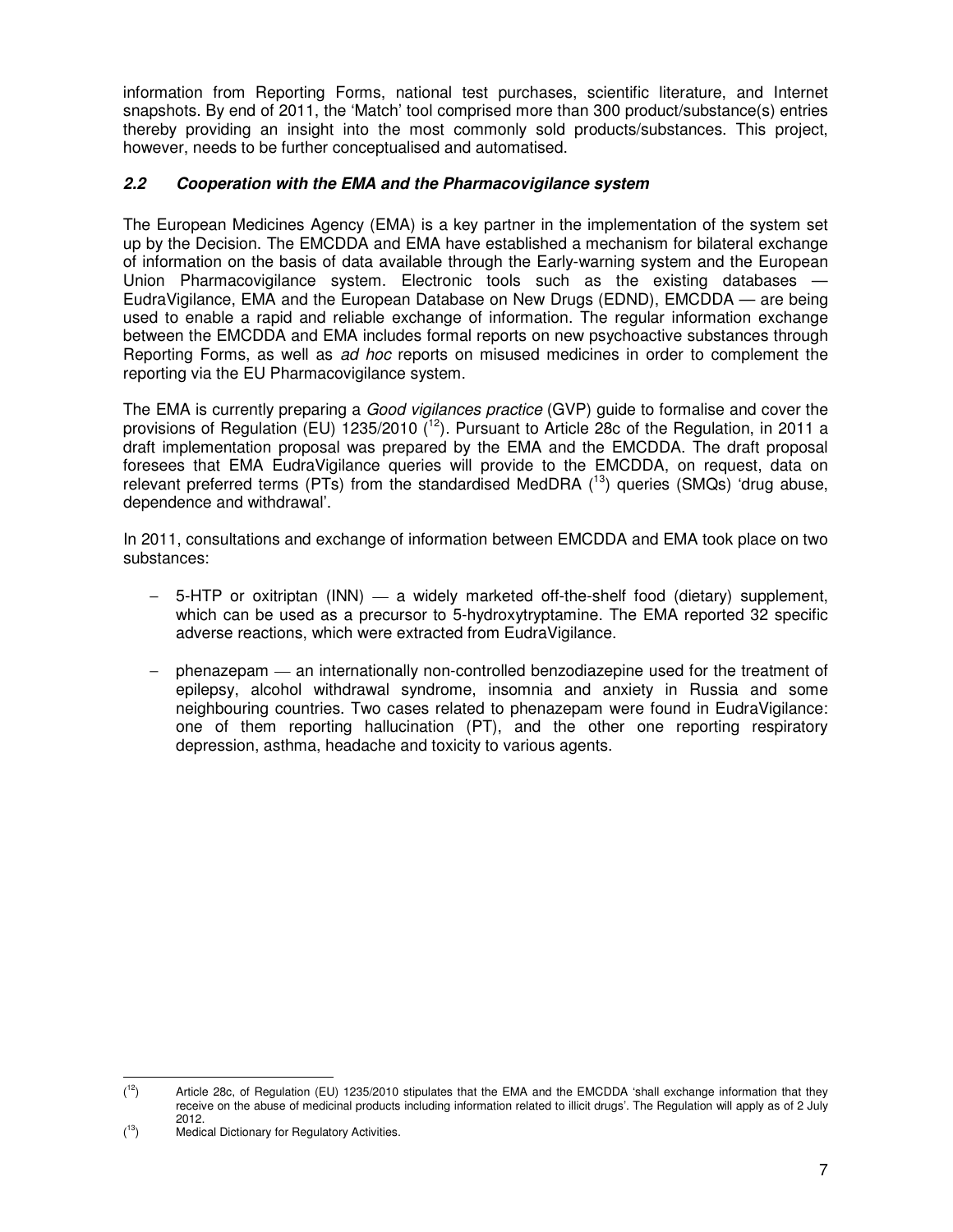## **3. Results achieved in 2011**

## **3.1 New psychoactive substances notified in 2011**

During 2011, a total of 49 new psychoactive substances were officially notified for the first time in the European Union via the EWS (see Annex 1 and Graph 1). This is the largest number of substances ever reported in a single year. The marked increase in the number of substances notified takes place in the context of a continuous development of the 'legal highs' phenomenon and probably reflects both the number of substances available in the EU as well as the improved reporting capacities of national Early-warning systems due to increased awareness about new drugs among various professionals and high interest at national level. Some of the newly identified substances have been actively sought through test purchases of 'legal highs' products on the Internet and from specialised shops (see Graph 2).





Graph 2. Source of new psychoactive substances notified in 2011, by type of notification

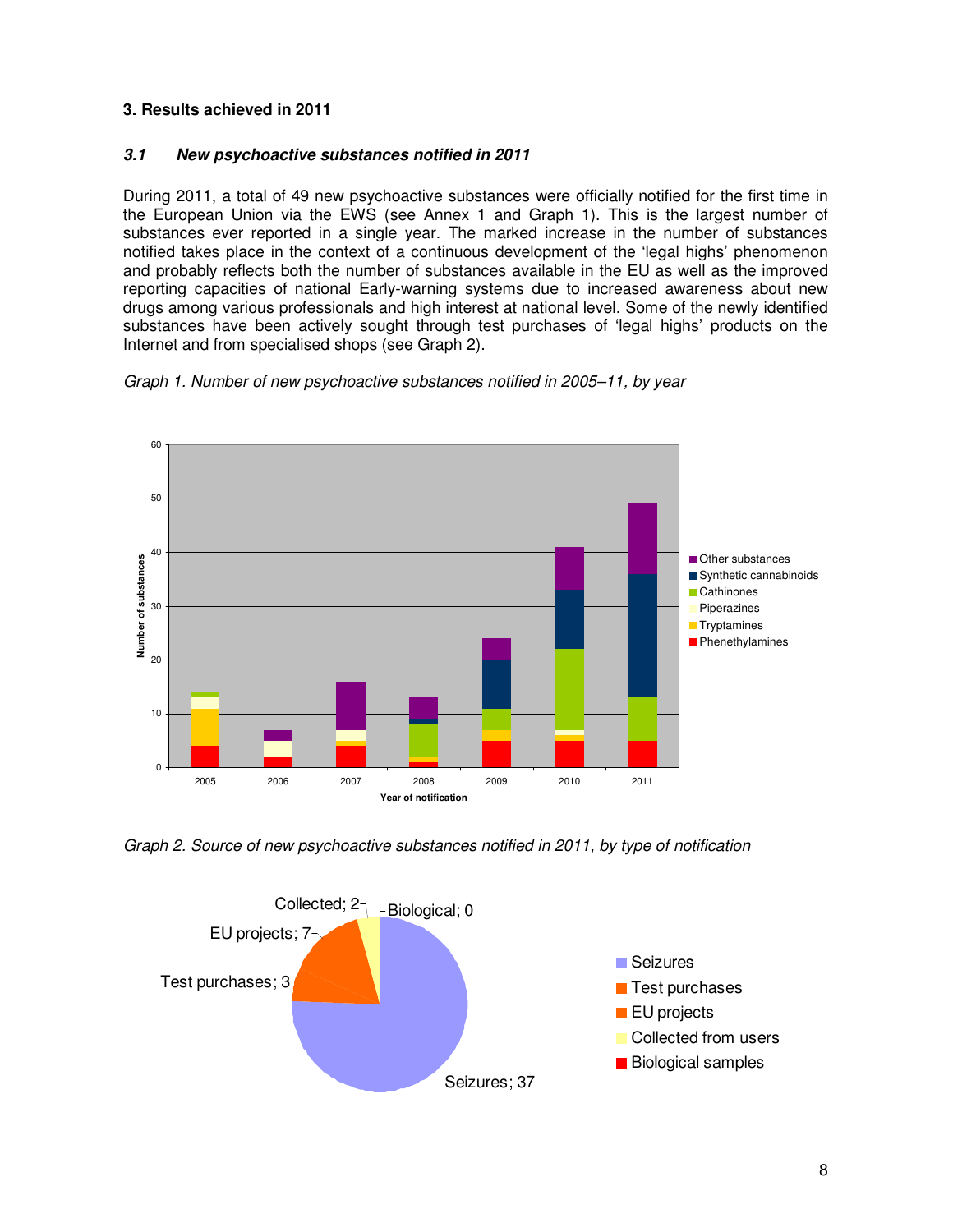Of the newly identified substances, synthetic cannabinoids and cathinones represented about two thirds of the number of substances notified in 2011 (but also of the total number of substances reported under the terms of the Council Decision), thus becoming two of the largest drug families monitored by the EWS. The 23 new synthetic cannabinoid receptor agonists reported (<sup>14</sup>) belonged to different sub-families (see 3.3 below). Furthermore, eight new synthetic cathinones  $(^{15})$  and five substances belonging to the phenethylamine chemical family  $(16)$  were reported.

There were also compounds belonging to an expanding range of chemical families that are relatively new or for which a small number of representatives had been previously reported — 2 aminoalkylbenzofurans (cp. Annex 1, substances 22 and 23), a thiophene analogue of methamphetamine (cp. Annex 1, substance 3), and aminoindane (cp. Annex 1, substance 9), and a substituted piperidine (cp. Annex 1, substance 37). Also included are seven substances, which are medicines, metabolites or precursors of medicines or that could be described as 'designer medicines'  $(^{17})$ .

From the above list, it is worth noting the appearance of several derivatives of controlled drugs:

- − two aminopropylbenzofuran (APB) positional isomers unsaturated benzofuran derivatives of APDB compounds and deoxygenated derivatives of the controlled drug methylenedioxiamphetamine (MDA) — which act as serotonin (5-HT(2c)) agonists;
- − methylthienylpropamine, a thiophene analogue of methamphetamine;
- − 4-MeO-PCP, a derivative of phencyclidine (PCP);
- − methoxyphenamine, a positional isomer of para-methoxymethamphetamine (PMMA);
- − and 4-benzylpiperidine, a substituted piperidine structurally very close to benzylpiperazine (BZP).

The aminoindane 5-iodo-2-aminoindane (5-IAI) already anticipated in 2010 by an Internet snapshot) was also identified in 2011.

The list of substances with medicinal properties or 'designer medicines' (substances designed to mimic the effects of known medicines by slightly altering their chemical structure) included derivatives and metabolites of several medicines:

- − Phenazepam and etizolam, two benzodiazepines used in some countries. Phenazepam is scheduled in Finland and Norway, furthermore, in 2011, the Advisory Council on the Misuse of Drugs published advice to Government in relation to phenazepam, recommending that the substance be brought under the control in the UK;
- − Ethylphenidate, a derivative and metabolite of methylphenidate (Ritalin), a CNS stimulant used in the treatment of attention deficit hyperactivity disorder (ADHD);
- − Camfetamine, a derivative of fencamfamine (Reactivan) used for the treatment of depressive daytime fatigue, lack of concentration and lethargy, in individuals with chronic medical conditions;
- 5-hydroxytryptophan (Oxitriptan), a chemical precursor as well as metabolic intermediate in the biosynthesis of the neurotransmitters serotonin and melatonin from tryptophan;

 $(14)$ Annex 1, substances 1, 4, 6–8, 10, 13–16, 18, 21, 24, 26–32, 43, 45 and 48.

 $(15)$ Annex 1, substances 12, 33-36, 38, 39 and 47.

 $(16)$ Annex 1, substances 5, 11, 19, 40 and 49.

 $(17)$ Annex 1, substances 2, 17, 20 25, 41, 42, 44 and 46.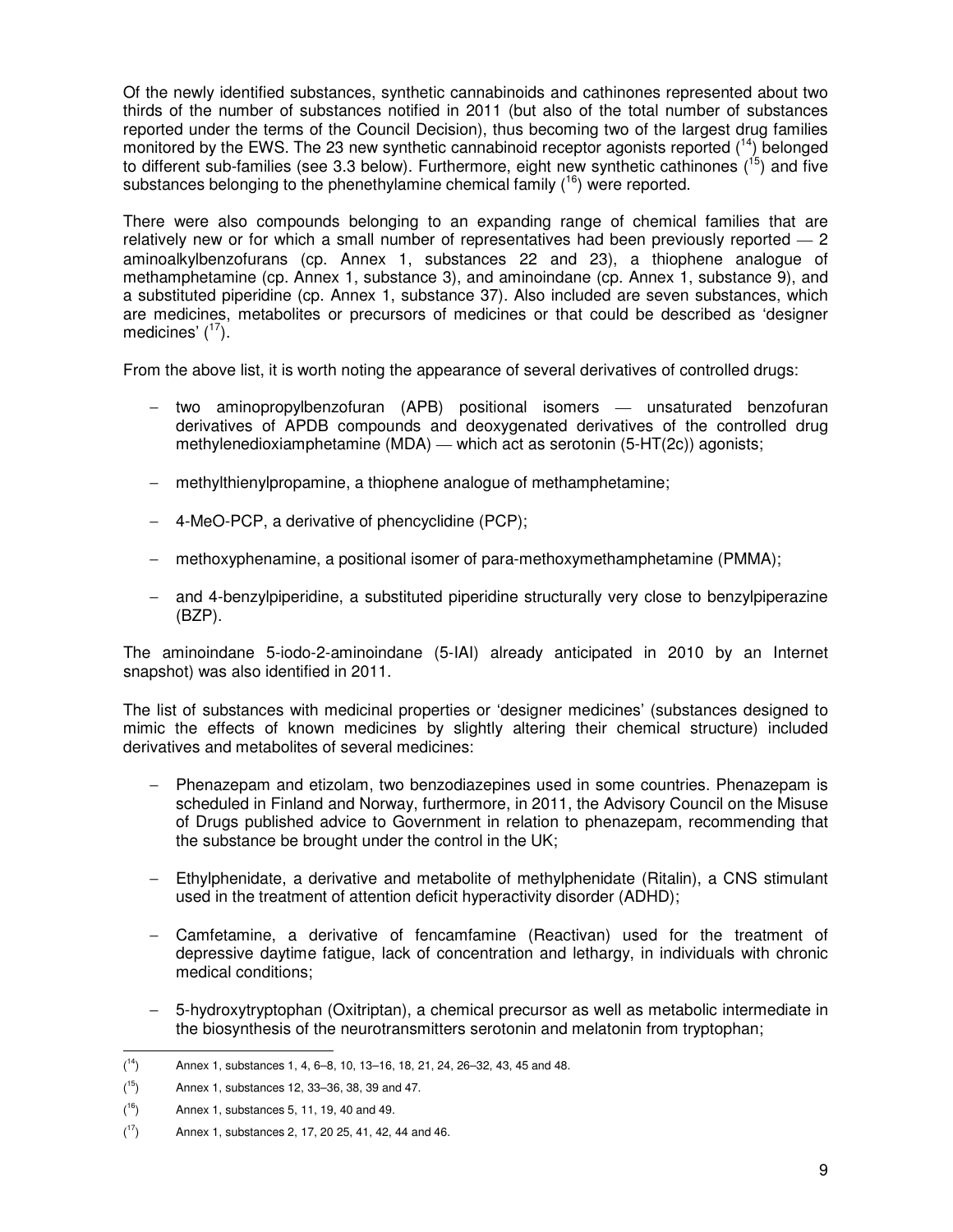- − 3-amino-1-phenyl-butane, a metabolite and a precursor of Labetalol, an alpha/beta adrenergic antagonist used to treat high blood pressure and angina pectoris; and
- − Ostarine, a tissue-selective androgen receptor modulator (SARM) under development for the prevention and treatment of muscle wasting in patients with cell lung cancer (see section 4.4).

Following the formal notifications, new substance profiles were created in the European Database on New Drugs (EDND). In addition, the EMCDDA implements longer-term monitoring through biannual EWS reports. Based on the information collected and analysed, the list of all notified substances is reviewed regularly by the EMCDDA and Europol in order to identify those with a potential to trigger a joint report. At the time of writing this report, no substance merited the production of a joint report. However, the EWS remains vigilant as there are a few substances of concern that need to be proactively followed up on (see subsection 3.4.1).

## **3.2 Synthetic cannabinoids and follow-up on mephedrone**

#### 3.2.1 Synthetic cannabinoids

In 2011, 23 new synthetic cannabinoid receptor agonists were reported via the EWS, bringing the total number of synthetic cannabinoids reported to 45, the largest drug family monitored by the EMCDDA.

The synthetic cannabinoid compounds reported between 2008 and 2010 belonged to five different chemical groups — naphthoylindoles, cyclohexylphenols, tricyclic terpenoids, phenylacetylindoles and benzoylindoles. In addition, five new groups emerged during 2011 and early 2012 naphthoylpyrroles, naphthoylnaphthalenes, adamantoylindoles (2011), and quinones and cyclopropylindoles (reported in 2012). Furthermore, allosteric modulators, a new type of agonists that belong to chemically diverse families, were identified for the first time. Allosteric modulators bind to receptor sites that are topographically distinct from the agonist-binding site and cause a conformational change in the receptor that alters the activity of the ligand.

While in the previous reporting period control measures mainly consisted of individual listing of already identified synthetic cannabinoids, in 2011 several countries adopted 'generic' or 'genericlike' definitions similar to the ones devised by the UK (2009) and Ireland (2010)  $(^{18})$ . Most of the generic controls applied currently cover five of the most 'common' families — naphthoylindoles, naphthoylpyrroles, naphthylmethylindenes, phenylacetylindoles and hydroxycyclohexylphenols. Although there are some exceptions, for instance, the Italian legislation is one of the few that covers the family of benzoylindoles (to which RCS-4 or AM-694 belong).

Following the first adverse effects related to synthetic cannabinoids JWH-122 reported in 2010 in Italy and Germany, several studies have described toxicity following the use of 'Spice'-like products. In 2011, a German study reported intoxications following recreational use of herbal products containing synthetic cannabinoids  $(19)$ . The case series consisted of 29 cases hospitalised after inhalation of herbal mixtures containing synthetic cannabinoids. Most of the intoxications were due to JWH-210 (12 cases), JWH-122 (11), JWH-081 (7) and JWH-250 (4). The most frequent symptoms were: tachycardia (76% of the patients), agitation (41%), change of perception/hallucination (38%), hypertension (34%), elevation of plasma glucose (31%), decrease in plasma potassium concentration (28%) and nausea/vomiting (28%).

 $(18)$ Austria, Italy and Lithuania.

 $(19)$ <sup>19</sup>) Szabo, B., Auwaerter, V., Kneisel, S. and Hermanns-Clausen, M. (2011), 'Intoxications following recreational use of herbal products containing synthetic cannabinoids', IACM 6th Conference on Cannabinoids in Medicine and 5th European Workshop on Cannabinoid Research, 8-10 September 2011.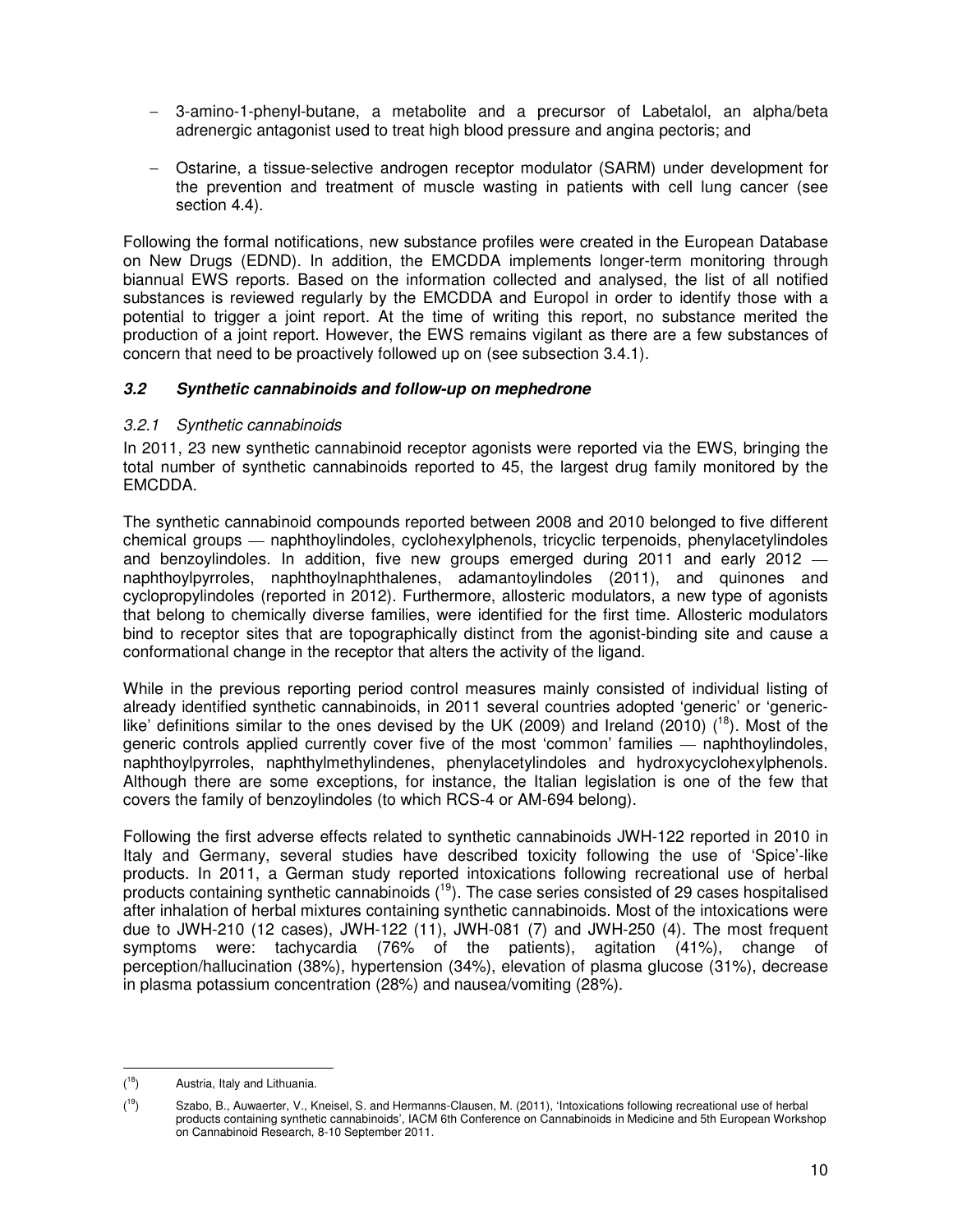The extent to which these products are used is largely unknown. A number of surveys aimed at examining the prevalence of use of 'Spice'-like products have been launched but the coverage and representativeness of the studies carried out are still limited (see section 4.1).

## 3.2.2 Mephedrone

The Report on the risk assessment of mephedrone in the framework of the Council Decision on new psychoactive substances was published in the EMCDDA risk assessment series in May 2011  $(2^{\circ})$ . One year after the Decision to control mephedrone  $(2^{\circ})$ , 26 Member States, Norway and Croatia control the substance under drug legislation  $(^{22})$ .

Mephedrone is not commonly included in general population surveys, however a few recent studies have assessed the prevalence of its use after the ban (see section 4.1). For example, results from the British Crime Survey 2010/11  $(^{23})$ , carried out among a nationally representative population of 16- to 59-year-olds in England and Wales, showed that last year mephedrone use (1.4%) was at a similar level to ecstasy use, i.e. the third most used drug within this age group. In the population aged 16–24 mephedrone was as popular as powder cocaine (4.4%), the second most used drug among young people. Of those who used mephedrone in the last year, the majority had also taken another drug (mainly cannabis, cocaine or ecstasy). Therefore, it is likely that it is existing users of drugs taking mephedrone rather than new users drawn to drug taking. An important caveat to understand the significance of these figures is that the data collection for the survey covered pre-and post-mephedrone ban periods.

In 2010–11, the Hungarian NFP/EWS reported increasing prevalence of the injecting use of mephedrone and other cathinones.

## **3.3 Public health warnings**

The Council Decision stimulates the identification, monitoring and exchange of information on emerging trends in new uses of existing substances and on possible public health-related measures. The warning on adverse health effects of new psychoactive substances through timely and rapid public health alerts is one of the core activities of the EMCDDA EWS. In addition, in 2011, the EWS issued public health warnings to the Reitox network concerning unusual hazards of occurrences related to controlled drugs.

## 3.4.1 Adverse health effects related to new psychoactive substances

In 2011, the EWS issued public health warnings concerning adverse health effects related to the following substances:

## – Para-methoxymethylamphetamine (PMMA)

l

PMMA was risk assessed in 2001 in the framework of the 1997 Joint Action on new synthetic drugs  $(^{24})$  and consequently controlled at European level. It is known to have considerable toxicity and to have been responsible for fatal overdoses in the past. As a follow-up to the warnings sent by the EWS in 2010 on the PMMA-related deaths and seizures in Norway, the Norwegian Institute of Public Health informed that there had been a total of 20 PMMA-related deaths between July 2010 and September 2011. Alerts on fatal cases related to the substance were also received by the Austrian NFP and the UK NFP/EWS (from the Scottish Crime and Drug Enforcement Agency).

 $(20)$ EMCDDA (2011), Report on the risk assessment of mephedrone in the framework of the Council Decision on new psychoactive substances. Also available at: http://www.emcdda.europa.eu/html.cfm/index116639EN.html

 $(21)$ <sup>21</sup>) Council Decision 2010/759/EU of 2 December 2010 on submitting 4-methylmethcathinone (mephedrone) to control measures. OJ L 322, 8.12.2010, p. 44.

 $(2^2)$ Except Netherlands (planned for March 2012) and Turkey.

 $(23)$ <sup>23</sup>) Smith, K., Flatley, J. (2011), 'Drug misuse declared: findings from the 2010/11 British Crime Survey England and Wales', July 2011, UK Home Office Statistical Bulletin.

 $(24)$ EMCDDA (2003), Report on the risk assessment of PMMA in the framework of the joint action on new synthetic drugs. Also available at: http://www.emcdda.europa.eu/html.cfm/index33349EN.html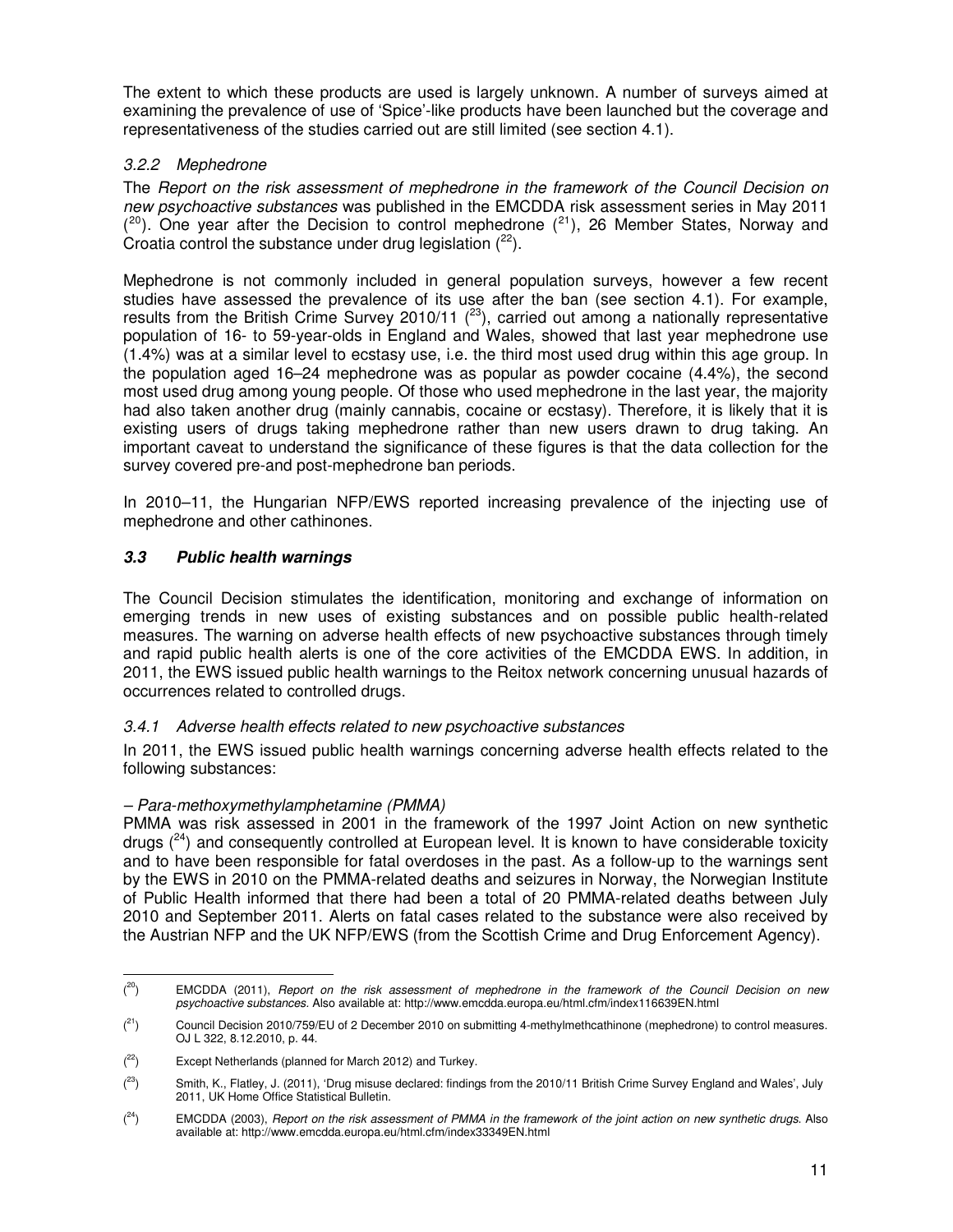An important new development related to PMMA was discovery of the substance in 'legal high' products in Scotland and in Spain. The appearance of a controlled substance in 'legal high' products may suggest an interplay between the 'legal high' and illicit markets, and clearly poses a threat to users.

## – 4-Methylamphetamine

This phenethylamine closely related to amphetamine was researched in the past as an appetite suppressant and has serotonin, norepinephrine, and dopamine releasing properties. In October 2011, the Belgian EWS (Reitox NFP) reported that three fatalities and three intoxications related to the substance occurred in August/September 2011. In most of the cases, amphetamine was also identified in blood and/or collected samples. Following this alert, the UK NFP/EWS (ROAR Forensics) informed on two previous fatalities (2010 and 2011) involving the same substance.

Following this alert, the EMCDDA requested Europol to appraise the information available on this substance through the 27 Europol National Units (ENUs). Thirteen ENUs answered the request, with Austria, Finland and Luxembourg reporting new information on seizures.

## – 3,4-methylenedioxypyrovalerone (MDPV)

Following the reports on adverse effects and fatalities received in 2010 by Finland, in 2011 the Finnish Poison Control Center reported several enquiries concerning this cathinone. The most typical clinical symptoms were agitation, tachycardia, hypertension and dyspnea, and less commonly, a decreased level of consciousness and convulsions. The Belgian and the Greek EWS also informed on psychotic episodes associated with MDPV.

## – Pipradol-related substances, diphenylprolinol (D2PM)

Following the alerts issued in 2010 on desoxypipradol (2-DPMP) and 2-(diphenylmethyl)pyrrolidine (desoxy-D2PM), a study on five analytically confirmed cases of acute toxicity related to the recreational use of D2PM was reported in the UK. Patients presented with ongoing prolonged neuropsychiatric symptoms of agitation, anxiety and insomnia. None had evidence of sympathomimetic toxicity on presentation to the emergency department. Following these alerts, the Advisory Council on the Misuse of Drugs published advice to the UK Government in relation to diphenylprolinol (D2PM) and diphenylmethylpyrrolidine and desoxypipradrol recommending that the substances be brought under control.

#### – Methoxetamine

This arylcyclohexylamine — a derivative of ketamine and phencyclidine — was reported for the first time in November 2010 by the UK NFP. Its mechanism of action involves NMDA receptor blockade and dopamine reuptake inhibition. A study reporting the acute toxicity associated with the recreational use of methoxetamine in a case series of three patients was reported in the UK  $(^{25})$ . Clinical features were suggestive of a dissociative (catatonic) state similar to that seen with ketamine; in addition, the patients had clinical features of acute sympathomimetic toxicity with significant tachycardia and hypertension. In 2012, upon a request from the UK the EMCDDA launched an information request on this substance.

#### – Unusual mixture of drugs

l

Adverse effects related to an unusual mixture of drugs involving 3- or 4-MeO-PCP, 2C-E and possibly N,N-dimethylcathinone were reported in Norway, in August 2011. The National Criminal Investigation Service received reports of several overdoses with hospitalisation, nausea and muscle spasms among users of the powder.

## 3.4.2 Hazards related to controlled substances

The potent synthetic opioid fentanyl was detected in four cases in Scotland in the period March to April 2011. In all cases, small quantities of white powder containing fentanyl were detected while no opium alkaloids were identified. The substances were being marketed to heroin users as 'China

 $(25)$ <sup>25</sup>) Wood, D. M., Davies, S., Puchnarewicz, M., Johnston, A. and Dargan, P. I., (2011), 'Acute toxicity associated with the recreational use of the ketamine derivative methoxetamine', Eur J Clin Pharmacol DOI 10.1007/s00228-011-1199-9.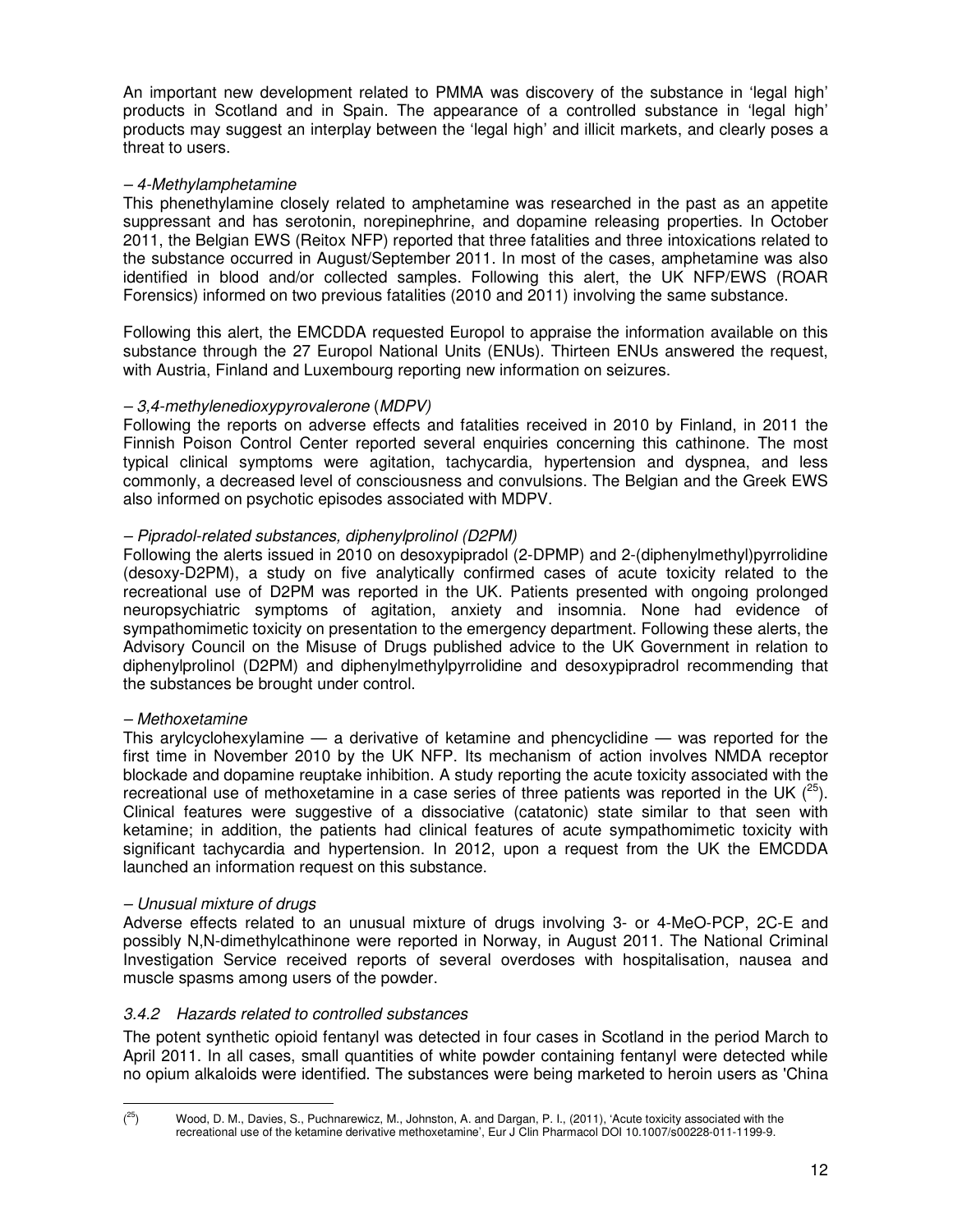White' heroin. Fentanyl was detected in two drug-related deaths in Scotland and one in Greece, as well as in two intoxications in Bulgaria.

In March 2011, the French health authorities alerted on six intoxications and a fatality related to the benzodiazepine alprazolam, used as a cutting agent in heroin. In Ireland, two deaths were attributed to counterfeit benzodiazepines sold as Xanax (alprazolam) purchased in the UK.

In October 2011, increased media coverage in Germany of the drug called 'crocodile' prompted a collection of information and an EWS warning. 'Crocodile' is a self-made drug/preparation encountered in Russia, reported to contain among other substances desomorphine, an opiate known for a long time, which is controlled by the 1961 UN Drug Convention on narcotic substances (Schedules I and IV). Following the alert, the French SINTES issued an information note on the case. There are no forensic or toxicological data confirming the availability of 'crocodile' in the EU.

In 2011 the EMCDDA received reports from Greece of a drug circulating in Athens, called 'SISA'. Analyses of seizures confirmed that the active ingredient was methamphetamine. According to user reports, the substance is most frequently smoked, although it can be also injected and it can be used in combination with heroin and/or other medicines. The reported effects are similar to those of methamphetamine. Further investigation is ongoing in 2012 in order to establish a more precise picture and potential fatalities related to this drug.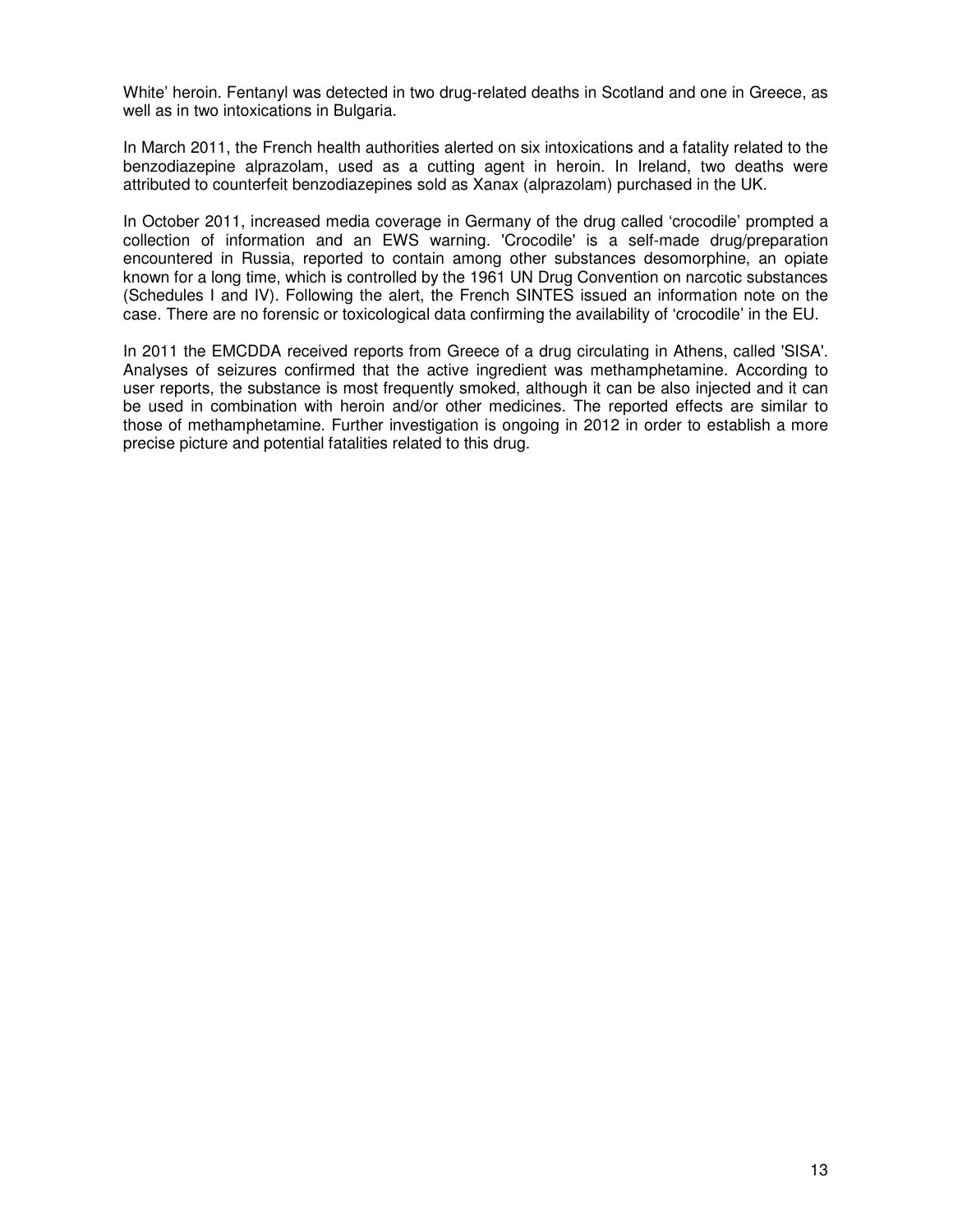#### **4. Epidemiology and new approaches**

l

### **4.1 Emerging prevalence data on new drugs**

Prevalence data on new psychoactive substances are scarce and when available have many limitations and associated methodological issues, for example lack of common definitions as well as small and often non-representative population samples.

In Europe, there are few studies on the prevalence of 'legal highs', as a collective term or referring to individual substances. In 2010, a small number of surveys explored the extent, patterns of use and availability of mephedrone in Europe, primarily Internet surveys and studies with self-selected convenience samples. In 2011, representative studies were conducted for the first time on the prevalence of 'legal highs' and new psychoactive substances (see section 3.2.2). The results indicate that prevalence levels are not high but there is potential for rapid rise of use in certain subpopulations.

At European level, the 2011 Eurobarometer survey interviewed over 12 000 young people (aged 15–24) across Europe. Overall, 5% of respondents reported having used 'legal highs'. In most EU countries, not more than 1 in 20 young people reported having used legal substances that imitated the effects of illicit drugs. However, in the UK, Latvia and Poland, self-reported use of 'legal highs' was close to 10% and respondents in Ireland were by far the most likely to say they had used new substances (16%). Of the young people who had experience with new substances, 54% indicated that they had been offered such substances by friends, against 37% who had been offered such substances during a party or in a pub, and 33% who had bought these substances in a specialised shop, e.g. a smart shop. Just 7% of interviewees had bought these substances over the Internet.

In Spain, the national survey on drug use in students aged 14 to 18 years (2010) with a sample of 25 000, introduced a special module on emerging drugs, the prevalence of these substances and the perceived risk and availability. The nine substances studied were: ketamine, 'Spice', piperazines, mephedrone, nexus (2C-B), methamphetamine, magic mushrooms, 'research chemicals' and 'legal highs'. Overall, 3.5% of students reported having consumed one or more of the drugs mentioned above at some time in their life, 2.5% had consumed during the previous year and 1.3% last month. The results showed a low level of prevalence of use of mephedrone among secondary school students aged 14–18 (0.4% lifetime use). The prevalence of consumption in the last month also showed very low levels (0.2%), confirming the sporadic nature and experimental use of these substances among students in this age group. Low percentages of 'Spice' products were also reported: 1.1%, 0.8% and 0.5% for lifetime, last year and last month prevalence, respectively.

Mephedrone and 'legal highs' were included for the first time in the drug prevalence survey of households in Ireland and Northern Ireland conducted in 2010/11, i.e. after mephedrone was put under control. The sample comprised 7 669 respondents, aged between 15 and 64. In Northern Ireland, the prevalence rate was around 2%, 1% and 0.1% (lifetime, last year and last month) for both mephedrone and 'legal highs'  $(^{26})$ . The lifetime prevalence rate for people aged 15–24 was 6% for both mephedrone and 'legal highs'. In the Republic of Ireland, with regard to drug use in the year prior to the survey, new psychoactive substances (4%) were the second most frequently reported illegal drugs after cannabis (6%). People aged between 15–24 years reported the highest last year use of any illegal drug (15%). Those aged 15–24 years also reported the highest use of cannabis (13%), new psychoactive substances  $\binom{27}{10}$  (10%), amphetamines (1.5%), ecstasy (1.1%) and magic mushrooms (1%).

 $(26)$ <sup>26</sup>) In Northern Ireland, the category 'legal highs' includes party pills, herbal highs, party powders, Kratom and Salvia Divinorum.

 $(27)$ In the Republic of Ireland the measurement of new psychoactive substances included herbal smoking mixtures/incense, party pills or herbal highs, bath salts, plant feeders or other powders, Kratom (Krypton), Salvia, Magic Mint, Divine Mint or Sally D and other new psychoactive substances mentioned by the respondent.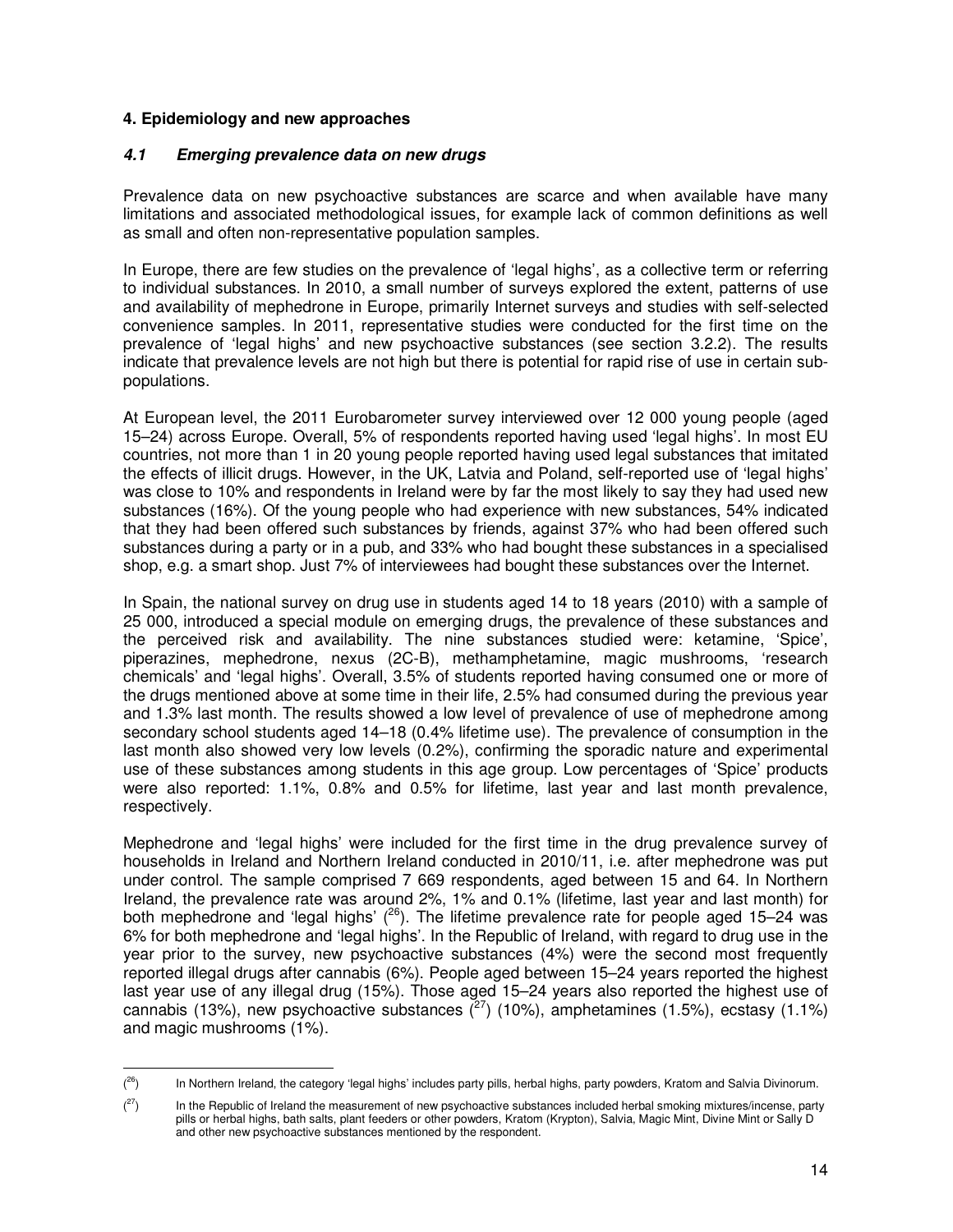A 2008 Polish study among a representative national sample of about 1 250 students aged 18–19 found that just 3.5% had used 'legal highs' at least once in their life, while a follow-up study in 2010 reported an increase to 11.4%. The use of 'legal highs' during the last 12 months was reported by around 2.6% of students in 2008, and increased to 7.2% in 2010. This period saw a rapid development of the smart/head shops sales network in Poland, with the number of shops increasing from around 40 in 2008 to more than 1 500 in 2010. The survey was conducted just after the closure of shops. In terms of awareness and purchasing experience, the 2010 survey found: 90% of the respondents had heard about 'legal highs', 27% had visited a smart/head shop (40% of these made a purchase), while only 1% bought them online. As for types of purchase: 31% bought herbal concoctions, 6% sniffing powders, and 4% paraphernalia.

In contrast, an additional Polish general population study conducted in both 2009 and 2010 among one thousand respondents aged 15–75, revealed a divergent trend on the consumption levels of 'legal highs' — in particular, a drop in use was recorded after closure of the Polish smart shop network. In 2010, 3% of the respondents admitted using 'legal highs' at least once — a reduction from 6% in 2009. Fewer than 2% had used them in the last 12 months, compared with 5% in 2009.

A 2009 study from Frankfurt, Germany, also reported use of 'Spice' among students  $(^{28})$ . In 2009 (sample of 1 157 respondents), a total of 7% of the 15- to 18-year-olds in Frankfurt reported experience with smoking mixtures. While there was little change in this figure in comparison to 2008 (sample of 1 029 respondents), last month prevalence declined from 3% to 1% with repeated use representing an exception. Students with experience in the consumption of 'Spice' were, for the most part, experienced cannabis consumers.

## **4.2 EMCDDA 'Trendspotter' methodology**

At the end of 2010, an alert and information appraisal on a heroin drought, reported mainly in the UK and Ireland, was sent to the EWS network. While in some countries there seemed to be no evidence of such shortage, others reported varying purity in the heroin available. In October 2011, as a follow-up on this phenomenon, an information request was sent out to the EWS network to appraise the updated information on this.

The first EMCDDA Trendspotter meeting, on Recent shocks in the European heroin market: explanations and ramifications, took place in Lisbon on 18–19 October 2011 ( $^{29}$ ). The purpose of the meeting was to increase understanding of the 2010/2011 heroin shortage reported by some European countries, to explore issues of drug replacement, and to undertake a first pilot of EMCDDA 'trendspotter' methodology. Invited participants presented recent trends in heroin availability, use and replacement of heroin by other illicit drugs or medicines, providing insight from different disciplinary perspectives.

The 'trendspotter' methodology involves the collection of data from multiple sources and uses a number of different investigative approaches. The heroin market assessment included a review of the available literature, an electronic survey of experts and three rounds of data collection with the EMCDDA network of Reitox focal points and EWS network. In addition, data were collected in one country using a questionnaire posted in Twitter. The input received covered multiple perspectives on the heroin market including supply-side and law-enforcement expertise, forensic and monitoring data, treatment and care experience, and drug user perspectives. Analysis involved triangulation of the available data with a view to providing as complete and verified a picture as possible.

In summary, some European countries experienced severe heroin shortages or droughts in the 2010 to 2011 period  $\binom{30}{1}$ . A key conclusion from the meeting was that it is important to take a

 $(28)$ Werse, B. (2010), 'Spice, Smoke, Sence & Co. - herbal mixtures containing cannabinoids: use and motivation for use against the backdrop of changing laws', Report from the German Federal Ministry of Health Division 125: Addiction and Drugs.

 $(29)$ <sup>29</sup>) Meeting documents available at: http://www.emcdda.europa.eu/events/2011/trendspotter

 $(30)$ EMCDDA (2011), 'Summary report from EMCDDA Trendspotter meeting 18-19 October 2011'. Available at: http://www.emcdda.europa.eu/scientific-studies/2011/trendspotters-report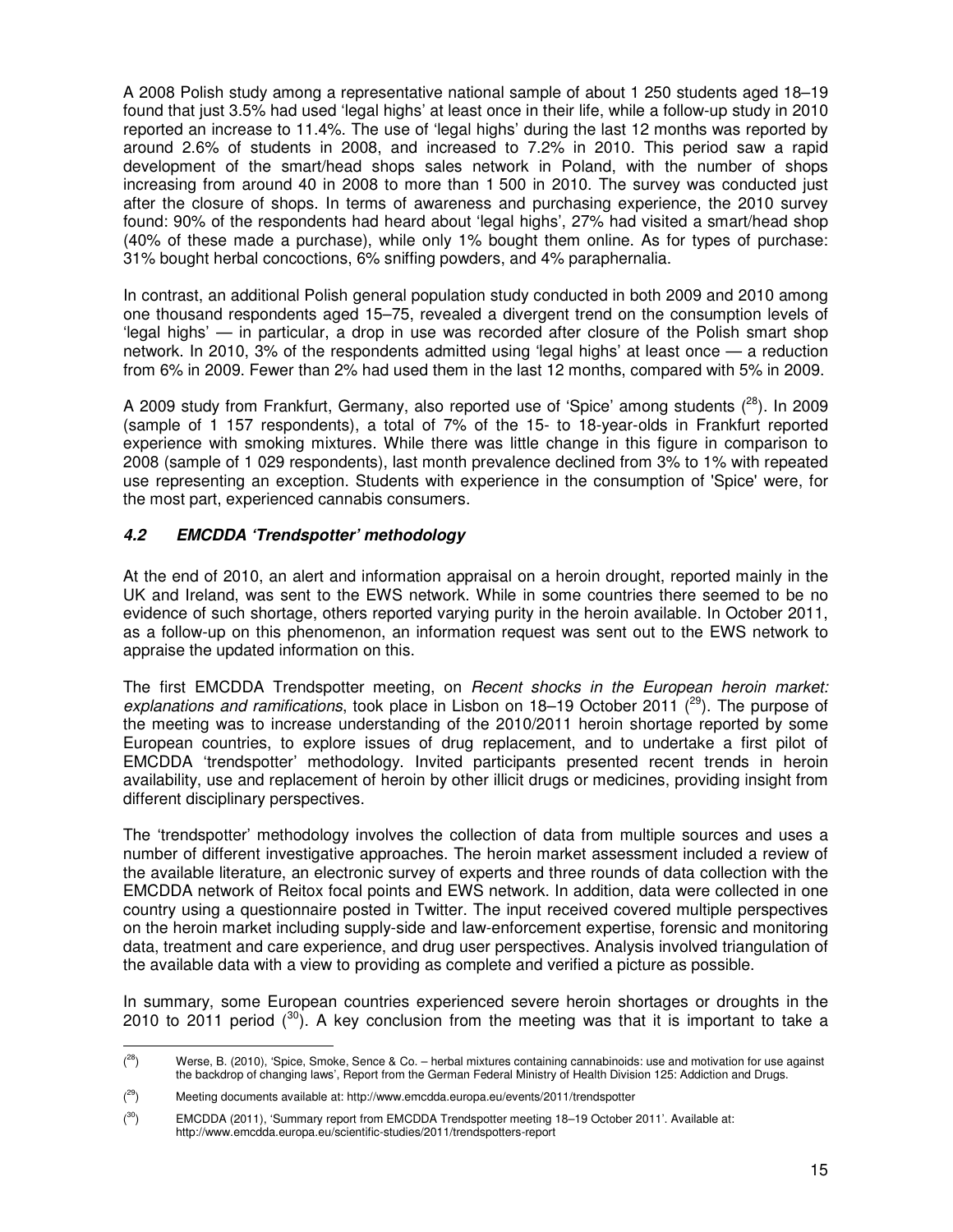holistic approach to the European drug market, moving away from a focus on individual substances to consideration of a complex market model with a range of competing products. It appears that both (new) synthetic drugs and medicines may be becoming more important in European illicit drug markets. Supply-side action is probably a factor in recent heroin shortages. Both bounce-back and recovery appear to be occurring and, arguably, Europe may now have a faster moving and more dynamic illicit drug marketplace.

## **4.3 Sewage epidemiology: wastewater analysis**

Sewage epidemiology or wastewater analysis is a rapidly developing scientific discipline with the potential for monitoring population level trends in illicit and new drug consumption. Advances in analytical chemistry have made it possible to identify urinary excretion of illicit or new drugs and their main metabolites in wastewater at very low concentrations. This is comparable to taking a much diluted urine sample from an entire community (rather than from an individual user). With certain assumptions, it is possible to back-calculate from the amount of the metabolite in the wastewater to an estimate of the amount of a drug consumed in a community.

While early research focused on identifying cocaine and its metabolites in wastewater, recent studies have produced estimates on levels of cannabis, amphetamine, methamphetamine, heroin and methadone. The identification of less commonly used drugs, such as ketamine and new psychoactive substances, appears promising. Two expert meetings on wastewater analysis were organised by the EMCDDA in 2011  $(^{31})$ .

## **4.4 Computer-aided prediction of properties (toxicity, psychoactivity)**

According to the similarity principle, molecules with similar chemical structures possess similar physicochemical properties and biological activities. The concept of molecular similarity has been exploited in drug discovery and similarity methods have been employed in the prediction of physicochemical properties (solubility, partitioning coefficient), estimation of absorption, distribution, metabolism, excretion and toxicity (ADME/Tox), etc.

Computational modelling for the assessment of toxicity entails prediction of the binding and efficacy of molecules at biological receptors; thus some of the key properties to be examined are solvation effects and heterogeneity of binding sites. Chemogenomics comprises a systematic relationship between targets and ligands that are used as target modulators in living systems. In silico target prediction tools can suggest likely biological targets of small molecules via data mining in target-annotated chemical databases.

The psychoactive potential of Ostarine (first notified in 2011, see Annex 1), an androgen receptor targeting agent used for oral testosterone replacement therapy, male contraception, treating and imaging prostate cancer was assessed by a computational study using in silico methods  $(^{32})$ . The analysis was two-fold: firstly, it entailed a prediction of the protein targets likely to be modulated by the compound and, secondly, the likelihood of the substance to permeate the CNS was assessed. The results of the study indicated that no targets known to be involved in psychoactive effects seem to be modulated by Ostarine and that the substance is unlikely to permeate the CNS although possibilities of active transport could not be ruled out. Therefore, based on currently available data, Ostarine appears to be unlikely to cause psychomodulatory effects in human.

 $(31)$ http://www.emcdda.europa.eu/wastewater-analysis

 $(32)$ Mohd-Fauzi, F., Bender, A. (2012), Computational analysis of the possibility of Ostarine eliciting psychoactive effects, University of Cambridge.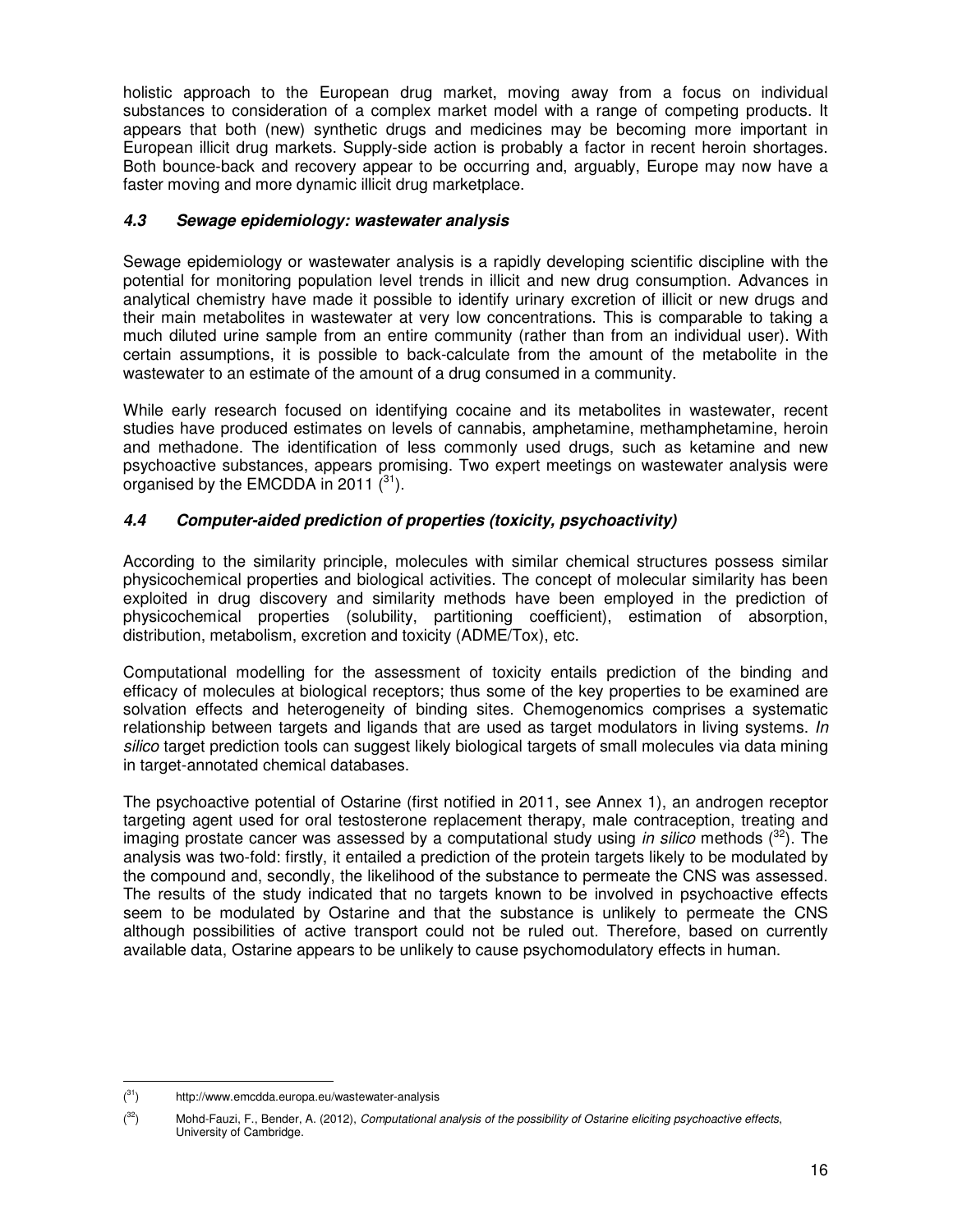## **5. Production and distribution of new psychoactive substances**

## **5.1 Europol**

l

Over the last years, most of the new psychoactive substances notified by Member States to the EMCDDA via the EWS were produced (synthesised) and acquired (imported) from outside Europe. China and, to a lesser extent, India were identified as the source countries. With the production of new psychoactive substances taking place predominantly outside of Europe, a new niche for lucrative business has emerged, as reported by Belgium, Ireland and the Netherlands. Facilities which involve the importation, mixing and packaging of these substances in Europe have developed. The products are subsequently sold mainly as 'legal highs' via the Internet, smart and head shops. The initial production of such products/substances is very cheap and can provide easy profits to Organised Crime Groups (OCGs) and individual entrepreneurs.

Europol has received reports indicating that European Organised Crime Groups are engaged in both the tableting and marketing of these substances as ecstasy (MDMA) often disguised by use of logos usually associated with this type of drug. This has been related to the decrease in the availability of MDMA precursors, reported in 2010/11.

At the end of 2010 and the beginning of 2011, Europol's project Synergy was assigned an active role in the coordination of investigations concerning new psychoactive substances, such as the trafficking of mephedrone. The substance, manufactured in China, often entered European countries in which it was controlled, via a third country where it was not. Furthermore, Europol has become increasingly involved in transnational cases concerning mixing/packaging facilities and the trafficking of new psychoactive substances. Consequently, there has been an increase in reported seizures of new psychoactive substances submitted to the Synergy project's related expert systems  $(33)$  — with minor seizures reported in Estonia, Hungary, Latvia and Germany and more significant seizures involving consignments of hundreds of kilograms entering the European Union via the Netherlands.

In contrast to the main sources of these new psychoactive substances, Poland reported the dismantling of a production site in late 2011 which resulted in the seizure of 5 kg of mephedrone and charges related to the illicit production and trafficking of a further 50 kg. Other production places (points of importation, mixing and packaging) include facilities seized in Ireland, Belgium and the Netherlands. At the facility found in the Netherlands, 150 kg of white powders and approximately 20 000 packages containing several synthetic cannabinoids were seized.

Information on seizures of small quantities has been received from Hungary, Germany and Estonia concerning mainly cathinones and synthetic cannabinoids, and from Denmark, concerning mCPP. More substantial seizures concerning mainly unspecified new psychoactive substances were reported in Latvia (about 5 kg), the Netherlands (150 kg), Czech Republic (more than 20 kg of mephedrone originating from India) and Spain (seizure from a head shop totalling 96 kg).

# **5.2 The UK Serious Organised Crime Agency (SOCA)**

In the UK, the Serious Organised Crime Agency (SOCA) found that some seized new psychoactive substances, sold as 'plant food' or 'research chemicals', contained controlled drugs. This is particularly the case for cathinones and piperazines. A recent report of forensic analysis of seized samples indicated that 19% of samples tested contained a controlled substance  $(34)$  – 20%, 18% and 22% contained cathinones, synthetic cannabinoids and piperazines, respectively.

 $(33)$ All project Synergy subject-related expert systems are incorporated into a database system comprising the Europol Ecstasy Logo System, Europol Illicit Laboratory Comparison System, Europol Synthetic Drug System and Europol Synthetic Drugs Other Substances sub-systems.

 $(34)$ Serious Organised Crime Agency (2011), 'Drugs: risks associated with new psychoactive substances', Intelligence report.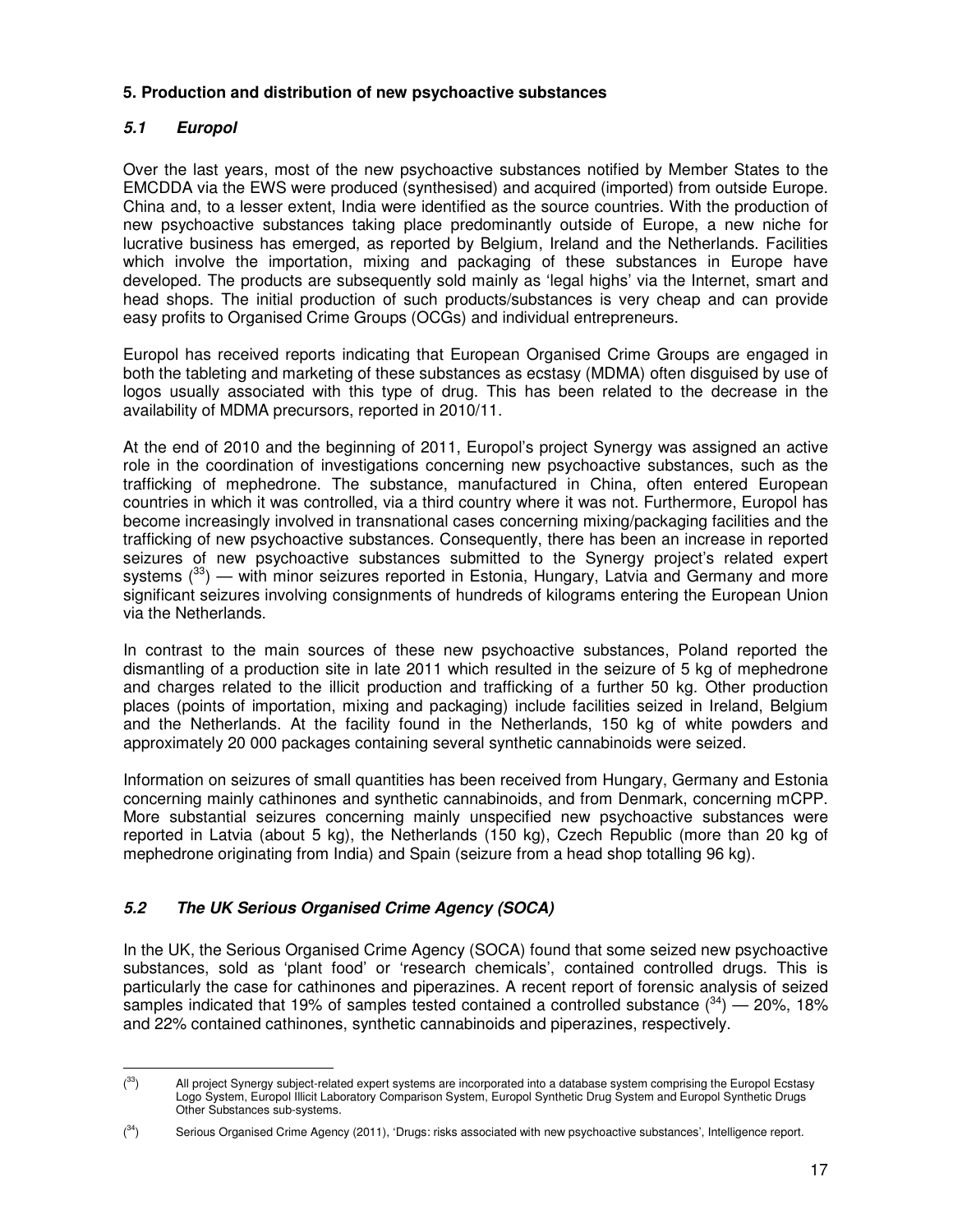The extent to which organised criminals are involved in the trade of new drugs is unclear. Currently, the market seems to be driven by opportunist entrepreneurs taking advantage of the Internet for marketing and selling their products, and consumers who believe they are purchasing substances which are legal and safe but which may in fact contain hazardous substances.

In 2010/11 SOCA took action against websites which continued to advertise mephedrone and naphyrone for sale following their classification as Class B drugs in April and July 2010 respectively. In 2010/11 over 120 websites were closed down as a result of SOCA action, disrupting the supply of these drugs  $(^{35})$ .

l  $(35)$ 

Serious Organised Crime Agency (2011), Serious Organised Crime Agency Annual Report and Accounts 2010/11. Available at: http://www.soca.gov.uk/about-soca/library/doc\_download/301-annual-report-2010-11.pdf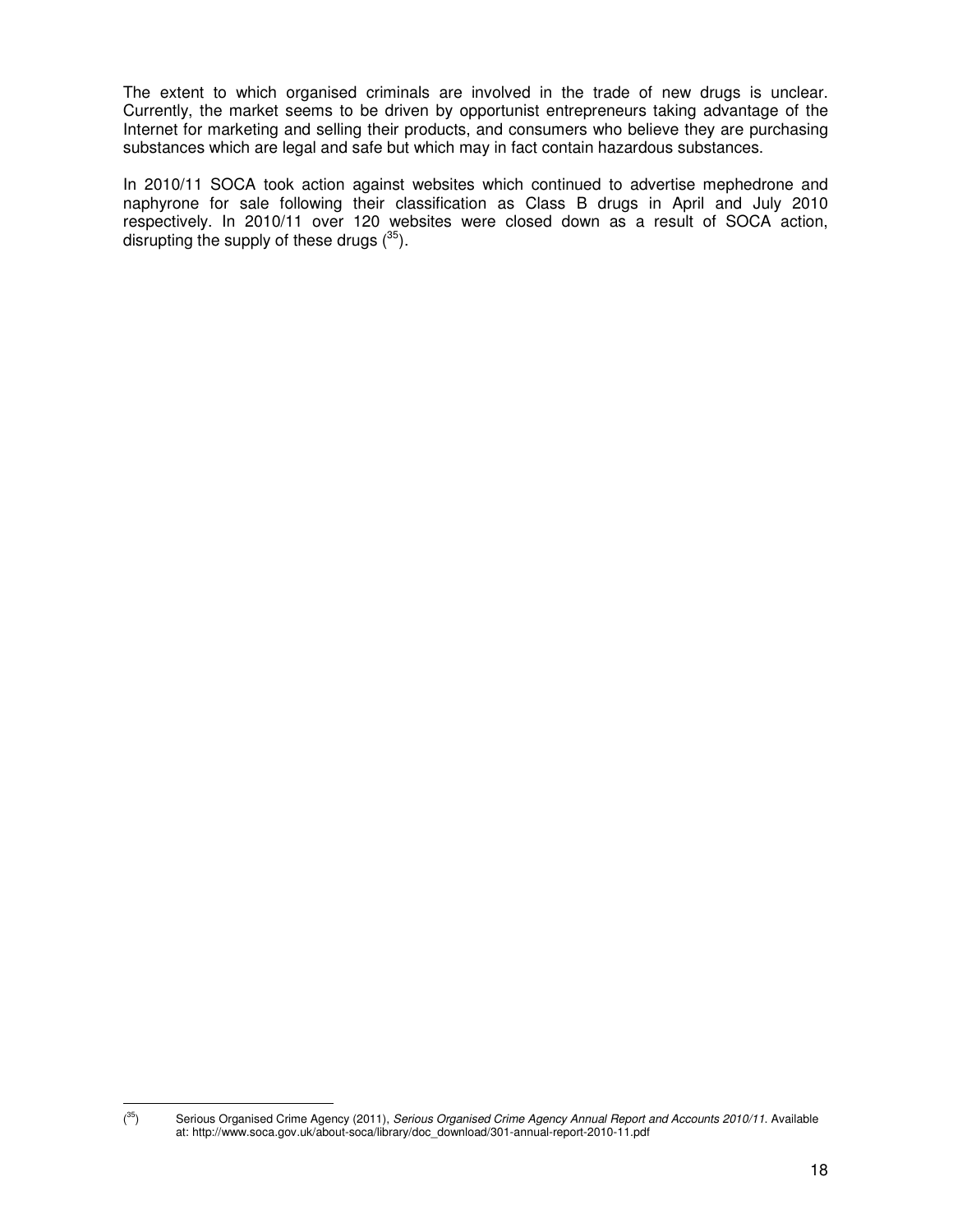## **6. The way forward**

New drugs ('legal highs') have become a global phenomenon which is developing at an unprecedented pace. The speed at which new drugs appear on the market — reflected not only in the sheer number of substances, but also in their diversity and in how they are produced, distributed and marketed — challenges established procedures for monitoring, responding to and controlling the use of new psychoactive substances. This in turn has generated a much higher level of political, general public (media, society at large) and scientific interest and concern about the 'legal highs' phenomenon.

At political level, combating synthetic drugs and new psychoactive substances has been identified by the Committee on Internal Security (COSI) of the European Union as one of the EU priorities in combating organised crime and incorporated into a set of strategic goals and action plans for 2012–13. This calls for a re-evaluation of both the information sources we use and the ways in which we disseminate information to inform policy, practice and the general public. The important work of the EMCDDA and Europol in this area informed the assessment of the Council Decision 2005/387/JHA undertaken by the European Commission in the framework of the EU drugs action plan for 2009–12. The assessment concluded that the instrument is useful to tackle new substances at the EU level, in particular the Early-warning system. It also highlighted three major shortcomings related to the control phase: 'it is not able to tackle the large increase in the number of new psychoactive substances on the market, because it addresses substances one by one, through a lengthy process; it is reactive, as substances submitted to control measures are quickly replaced with new ones with similar effects, often through small modifications of their chemical composition; it lacks options for control measures'.

Currently, the Commission is carrying out an Impact assessment on a new instrument to replace the Council Decision 2005/387/JHA and, as announced in the Communication from the Commission 'Towards a stronger European response to drugs'  $(^{36})$ , will propose stronger EU legislation on new psychoactive substances taking into account the rapid developments in this field and scientific evidence on the risks posed by these substances. The new proposal will:

- 'Enhance the monitoring and risk assessment of substances, by extending support for forensic analysis, toxicological, pharmacological and epidemiological studies.
- Provide swifter and more sustainable answers to the emergence of these substances, possibly by exploring ways to address groups of substances, notwithstanding the need to determine scientifically the harmfulness to health of the individual substance.
- Enable a faster response to the emergence of substances, including, possibly, through temporary bans on substances that pose immediate risks.
- Better align laws in the field of drug control, product and food safety, consumer protection and medicines to cover the wide variety of substances that emerge.'

These developments have increased the profile of the EWS and the workload of the networks at national and European levels while resources often remain unchanged. As a response to the need to remain vigilant and react rapidly to the new substances and products identified, the EWS network has increased its operational capacity and has expanded to include not only new forensic science and toxicological laboratories but also a range of health and law-enforcement professionals, as well as many independent researchers. The current system, however, remains reactive rather than proactive. So whilst significant reporting capabilities now exist which facilitate the speedy exchange and triangulation of information from existing sources, the current system lacks the ability to anticipate emerging threats, by actively purchasing, synthesising and studying new compounds. Investment to improve capacity for investigative forensic analysis and research at the European level, linked to and coordinated by the EWS, is therefore essential.

 $(36)$ European Commission (2011), Communication from the Commission to the European Parliament and the Council, 'Towards a stronger European response to drugs', Brussels, 25.10.11, COM(2011) 689/2.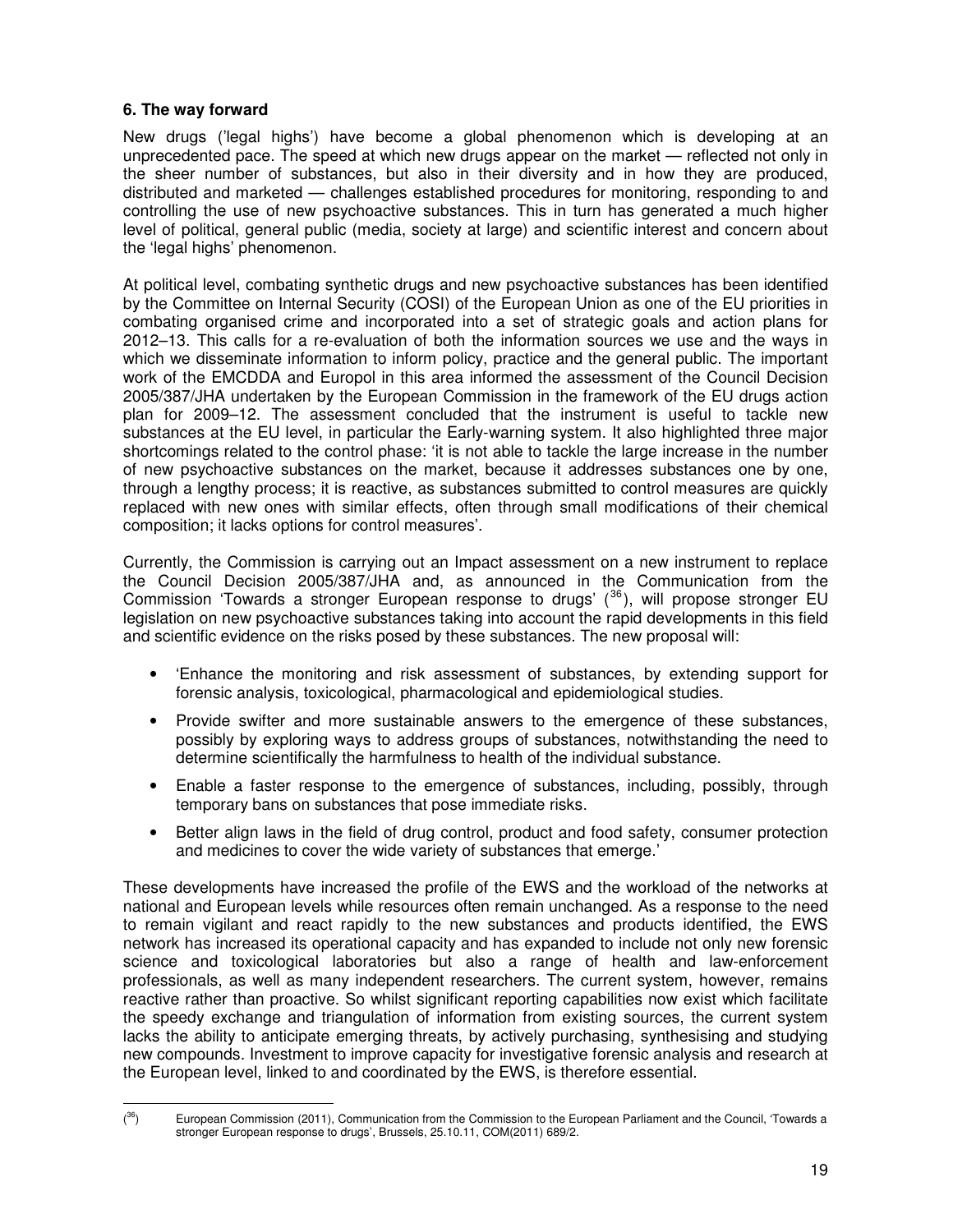## **Annexes**

- Annex 1: New psychoactive substances reported to the EMCDDA and Europol for the first time in 2011 under the terms of Council Decision 2005/387/JHA
- Annex 2: Working definitions on new drugs as used by the EMCDDA
- Annex 3: Main groups of new psychoactive substances monitored by the EWS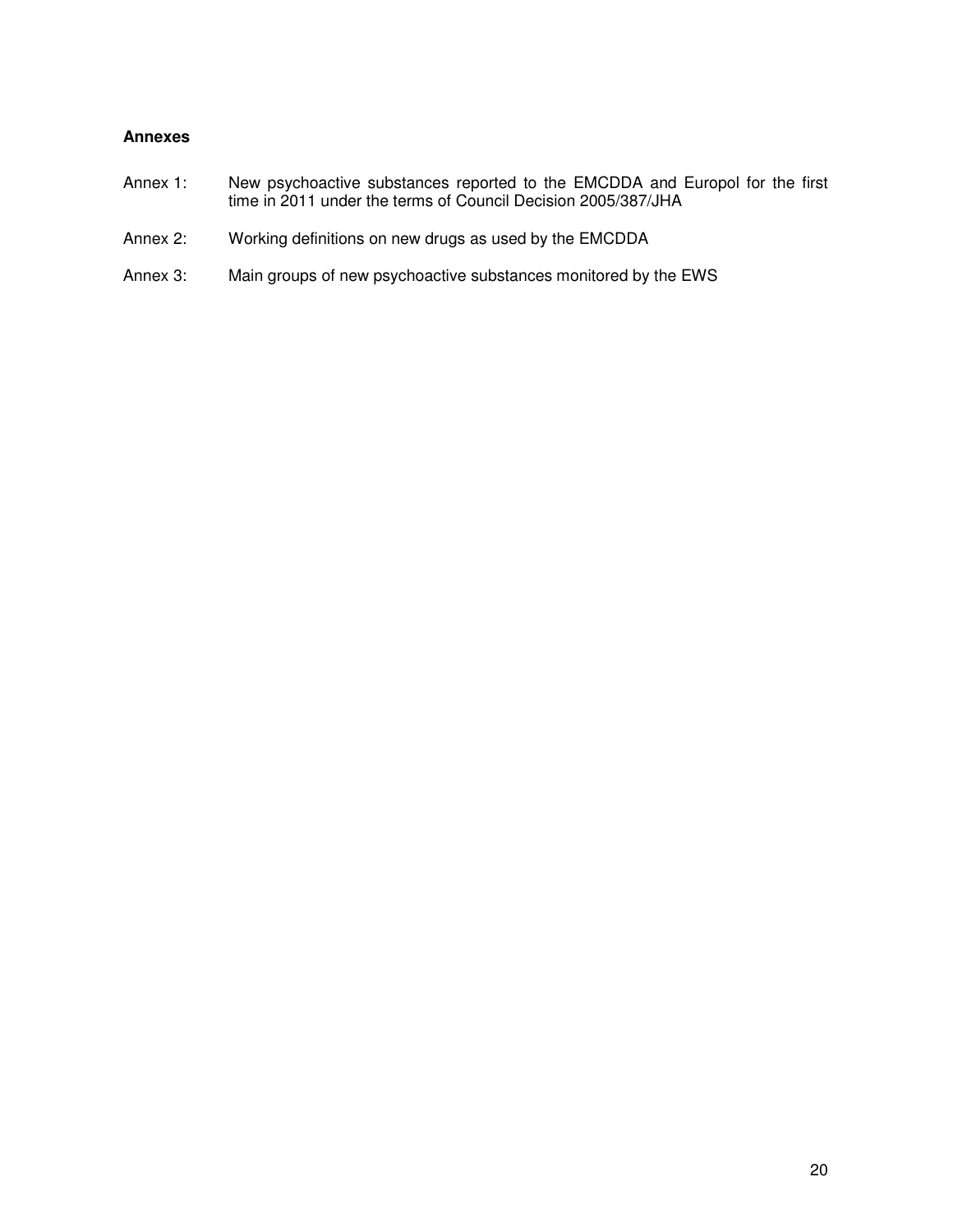#### **Annex 1. New psychoactive substances reported to the EMCDDA and Europol for the first time in 2011 under the terms of Council Decision 2005/387/JHA**

- 1. **CRA-13** (naphthalen-1-yl-(4-pentyloxynaphthalen-1-yl)methanone) 11 January 2011 Germany
- 2. **4-MeO-PCP** (4-methoxyphencyclidine) 11 January 2011 Finland
- 3. **Methylthienylpropamine** (N-methyl-1-(thiophen-2-yl)propan-2-amine) 13 January 2011 Finland
- 4. **AM-2201** (1-(5-fluoropentyl)-3-(1-naphthoyl)indole)– 18 January 2011 Latvia
- 5. **N,N-dimethylamphetamine** (N,N-dimethyl-1-phenylpropan-2-amine) 2 February 2011 Bulgaria
- 6. **JWH-251** (2-(2-methylphenyl)-1-(1-pentyl-1H-indol-3-yl)methanone) 22 February 2011 **Germany**
- 7. **JWH-018 adamantoyl derivative** (1-adamantoyl(1-pentyl-1H-indol-3-yl)methanone) 22 February 2011 – Germany
- 8. **JWH-182** (1-pentyl-3-(4-ethyl-1-naphthoyl)indole) 1 March 2011 Denmark
- 9. **5-IAI** (5-iodo-2-aminoindane) 1 March 2011 United Kingdom
- 10. **JWH-250 derivative** (1-(2-methylene-N-methylpiperidyl)-3-(2-methoxyphenylacetyl) indole) 17 March 2011 – Poland
- 11. **DMMA** (3,4-dimethoxymethamphetamine) 4 April 2011 France
- 12. α**-PVP** (α-pyrrolidinopentiophenone) 4 April 2011 France
- 13. **RCS-4 ortho isomer** ((2-methoxyphenyl)(1-pentyl-1H-indol-3-yl)methanone) 20 April 2011 Sweden
- 14. **JWH-007** (1-pentyl-2-methyl-3-(1-naphthoyl)indole) 25 May 2011 Germany
- 15. **AM-1220** (1-[(1-methylpiperidin-2-yl)methyl]-1H-indol-3-yl}(naphthyl)-methanone) 25 May 2011 – Germany
- 16. **AM-1220 azepane isomer** (1-(1-methylazepan-3-yl)-1H-indol-3-yl](naphthyl)methanone) 25 May 2011 – Germany
- 17. **5-HTP** (5-hydroxytryptophan) 25 May 2011 Germany
- 18. **WIN 48,098** / **pravadoline** ((4-methoxyphenyl)-[2-methyl-1-(2-morpholin-4-ylethyl)indol-3 yl]methanone – 26 May 2011 – Germany and Poland
- 19. **2C-C-NBOMe** (2-(4-chloro-2,5-dimethoxyphenyl)-N-[(2-methoxyphenyl)methyl]ethanamine) 10 June 2011 – Finland
- 20. **Ostarine** (3-(4-cyanophenoxy)-N-[4-cyano-3-(trifluoromethyl)phenyl]-2-hydroxy-2-methylpropanamide) – 20 June 2011 – Sweden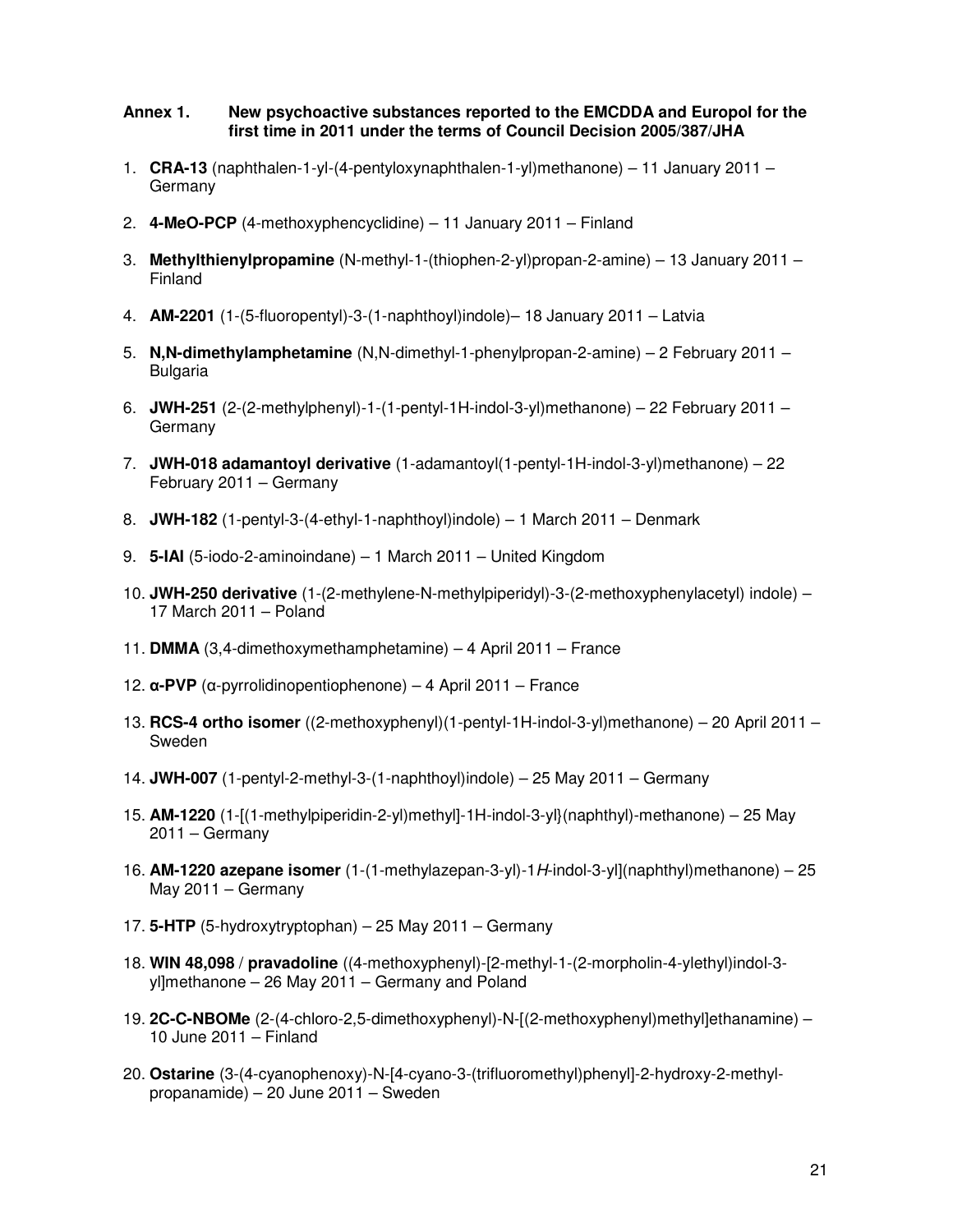- 21. **JWH-122 fluoropentyl derivative** (1-(5-fluoropentyl)-3-(4-methyl-naphthoyl)indole) 20 June 2011 – Netherlands and Germany
- 22. **6-APB** (6-(2-aminopropyl)benzofuran) 30 June 2011 Hungary
- 23. **4-APB** (4-(2-aminopropyl)benzofuran) 30 June 2011 Hungary
- 24. **RCS-4(C4)** (4-methoxyphenyl-(1-butyl-1H-indol-3-yl)methanone) 30 June 2011 Hungary
- 25. **Phenazepam** (7-bromo-5-(2-chlorophenyl)-1,3-dihydro-1,4-benzodiazepin-2-one) 14 July 2011 – Germany
- 26. **JWH-387** (1-pentyl-3-(4-bromo-1-naphthoyl)indole) 20 July 2011 Germany
- 27. **JWH-412** (1-pentyl-3-(4- fluoro-1-naphthoyl)indole) 20 July 2011 Germany
- 28. **JWH-307** ((5-(2-fluorophenyl)-1-pentylpyrrol-3-yl)-naphthalen-1-ylmethanone) 5 August 2011 – Finland
- 29. **AM-2233** (1-[(N-methylpiperidin-2-yl)methyl]-3-(2-iodobenzoyl)indole) 5 August 2011 Finland
- 30. **Org27569** (5-Chloro-3-ethyl-1H-indole-2-carboxylic acid [2-(4-piperidin-1-yl-phenyl)-ethyl] amide)) – 5 August 2011 – Finland
- 31. **Org 27759** (3-Ethyl-5-fluoro-1H-indole-2-carboxylic acid [2-94-dimethylamino-phenyl)-ethyl] amide) – 5 August 2011 – Finland
- 32. **Org 29647** (5-Chloro-3-ethyl-1H-indole-2-carboxylic acid (1-benzyl-pyrrolidin-3-yl)-amide, 2 enedioic acid salt) – 5 August 2011 – Finland
- 33. **N-ethylbuphedrone** (2-(ethylamino)-1-phenylbutan-1-one) 12 August 2011 Denmark
- 34. **Brephedrone** (1-(4-bromophenyl)-2-methylaminopropan-1-one) 5 September 2011 Finland
- 35. **Iso-pentedrone** (1-methylamino-1-phenyl-pentan-2-one) 30 September 2011 Austria
- 36. **4-Ethylmethcathinone** ((RS)-2-methylamino-1-(4-ethylphenyl)propane-1-one) 7 October 2011 – Sweden
- 37. **4-Benzylpiperidine** ((phenylmethyl)piperidine) 24 October 2011 Bulgaria
- 38. **bk-MDDMA** (1-(1,3-benzodioxol-5-yl)-2-(dimethylamino)propan-1-one) 28 October 2011 Finland
- 39. **4-methylbuphedrone** (2-(methylamino)-1-(4-methylphenyl)butan-1-one) 1 November 2011 **Netherlands**
- 40. **Methoxyphenamine** (1-(2-methoxyphenyl)-N-methylpropan-2-amine) 30 November 2011 United Kingdom
- 41. **Ethylphenidate** (ethyl 2-phenyl-2-(piperidin-2-yl)acetate 30 November 2011 United Kingdom
- 42. **Camfetamine** (N-methyl-3-phenylbicyclo[2.2.1]heptan-2-amine 30 November 2011 United Kingdom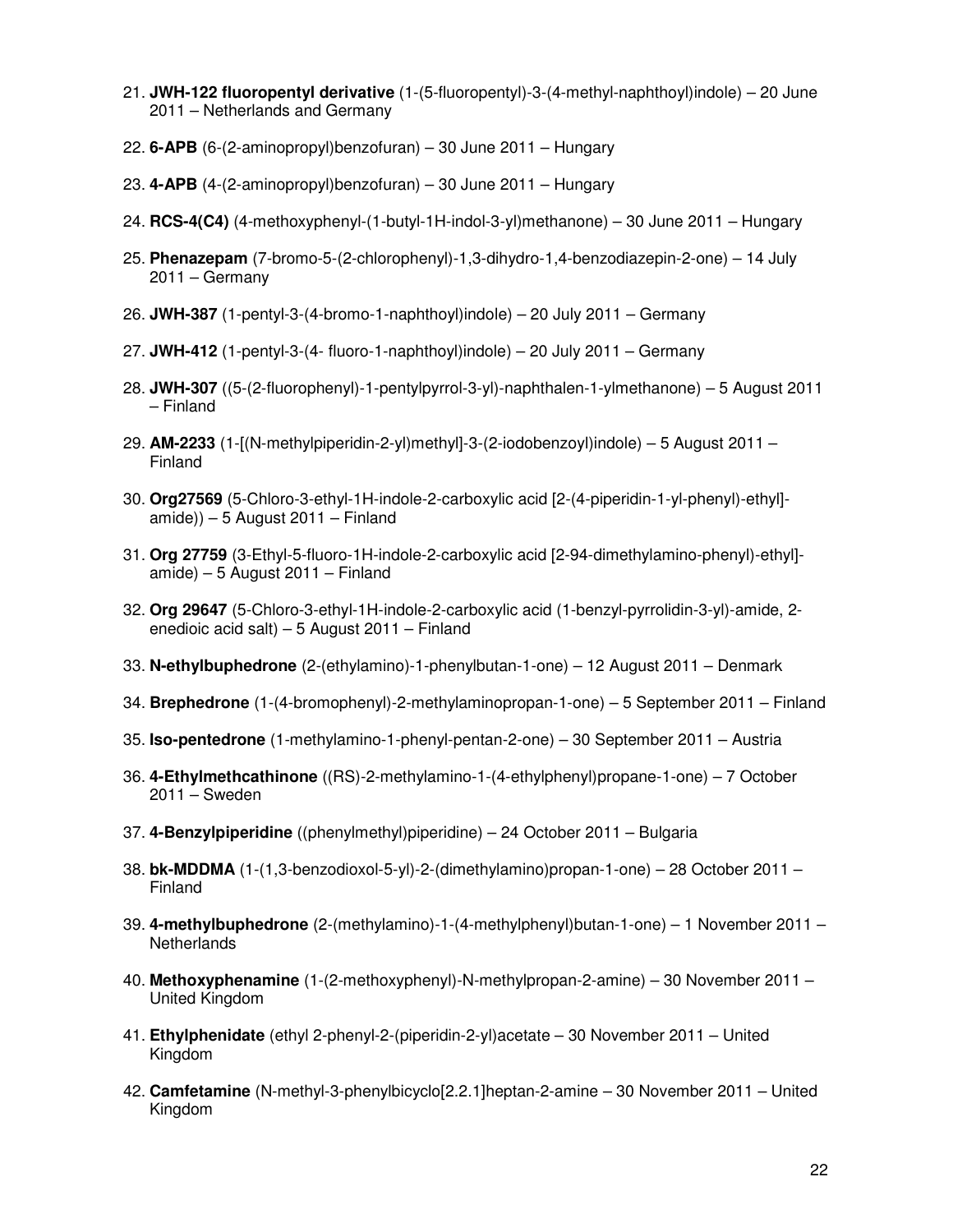- 43. **JWH-022** (naphthalen-1-yl(2-(pent-4-enyl)-1H-indol-3-yl)methanone 30 November 2011 United Kingdom
- 44. **Etizolam** (4-(2-chlorophenyl)-2-ethyl-9-methyl-6H-thieno[3,2- f][1,2,4]triazolo[4,3 a][1,4]diazepine) – 2 December 2011 – United Kingdom
- 45. **AM-2232** (5-[3-(1-naphthoyl)-1H-indol-1-yl]pentanenitrile) 6 December 2011 Germany
- 46. **3-amino-1-phenyl-butane** 12 December 2011 Belgium and Poland
- 47. α**-PBP** (1-phenyl-2-pyrrolidino-butanone) 20 December 2011 Finland
- 48. **AM-694 chloro derivative** (1-(5-chloropentyl)-3-(2-iodobenzoyl)indole) 21 December 2011 **Germany**
- 49. **1-phenyl-1-propanamine**  21 December 2011 Bulgaria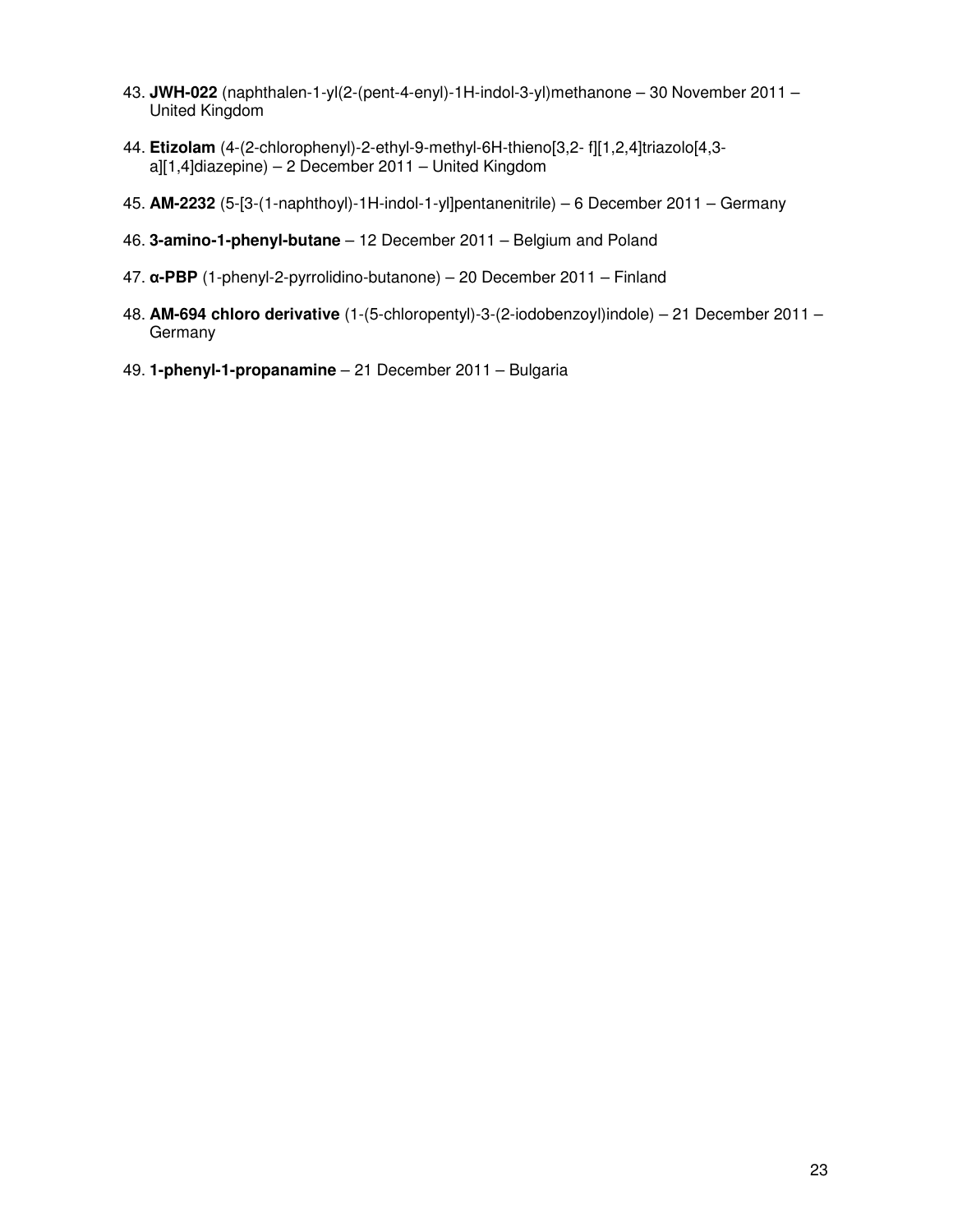#### **Annex 2. Working definitions on new drugs as used by the EMCDDA**

The Joint Action 97/396/JHA and the Council Decision 2005/387/JHA provide legally binding definitions of the substances they cover; however, there are a number of other terms in common usage in this area which may cause confusion. For example, historically, new psychoactive substances have often been referred to as 'designer drugs' although today the term 'legal highs' is used more often. Much overlap exists between these terms but for practical purposes it is worth delineating the concepts.

The term 'new' in all definitions is not intended to refer exclusively to newly invented/synthesised substances, but rather should be understood as 'newly available' or 'newly misused' substances.

#### **New synthetic drug (1997 Joint Action 97/396/JHA)**

The 1997 Joint Action 97/396/JHA (<sup>37</sup>) concerned **new synthetic drugs** 'which are not currently listed in any of the Schedules to the 1971 United Nations Convention on Psychotropic Substances  $(38)$ , and which pose a comparable serious threat to public health as the substances listed in Schedules I or II thereto and which have a limited therapeutic value' (Article 2).

The Joint Action 'relates to end-products, as distinct from precursors in respect of which Council Regulation (EEC) No 3677/90 of 13 December 1990 laying down measures to be taken to discourage the diversion of certain substances to the illicit manufacture of narcotic drugs and psychotropic substances  $(^{39})$  and Council Directive 92/109/EEC of 14 December 1992 on the manufacture and the placing on the market of certain substances used in the illicit manufacture of narcotic drugs and psychotropic substances  $(^{40})$  provide for a Community regime' (Article 2).

#### **New psychoactive substance (Council Decision 2005/387/JHA)**

Council Decision 2005/387/JHA broadened the scope of, and replaced, the 1997 Joint Action. Like the Joint Action, it takes the United Nations drug control Conventions as a point of reference, both to define the scope of the Decision (Article 2) and for the definition of a new psychoactive substance (Article 3).

Council Decision 2005/387/JHA (<sup>41</sup>) defines a **new psychoactive substance** as 'a new narcotic drug or a new psychotropic drug in pure form or in a preparation, that has not been scheduled under the 1961 United Nations Single Convention on Narcotic Drugs  $(42)$ , and that may pose a threat to public health comparable to the substances listed in Schedule I, II or IV' (new narcotic drug) or 'under the 1971 United Nations Convention on Psychotropic Substances (<sup>38</sup>), and that may pose a threat to public health comparable to the substances listed in Schedule I, II, III or IV' (new psychotropic drug). A preparation is defined as 'a mixture containing a new psychoactive substance' (Article 3).

 $(37)$ Joint Action 97/396/JHA of 16 June 1997 adopted by the Council on the basis of Article K.3 of the Treaty on European Union, concerning the information exchange, risk assessment and the control of new synthetic drugs. Official Journal L 167, 25/06/1997 p. 0001–0003.

 $(38)$ Convention on Psychotropic Substances, 1971, United Nations.

 $(39)$ <sup>39</sup>) OJ No L 357, 20. 12. 1990, p. 1. Regulation as last amended by Commission Regulation (EEC) No 3769/92 (OJ No L 383, 29. 12. 1992, p. 17).

 $(40)$ <sup>40</sup>) OJ No L 370, 19. 12. 1992, p. 76. Directive as amended by Directive 93/46/EEC (OJ No L 159, 1. 7. 1993, p. 134).

 $(41)$ <sup>41</sup>) Council Decision 2005/387/JHA of 10 May 2005 on the information exchange, risk-assessment and control of new psychoactive substances. Official Journal L 127, 20/05/2005 P. 0032–0037.

 $(42)$ Single Convention on Narcotic Drugs, 1961, as amended by the 1972 Protocol amending the Single Convention on Narcotic Drugs, 1961, United Nations.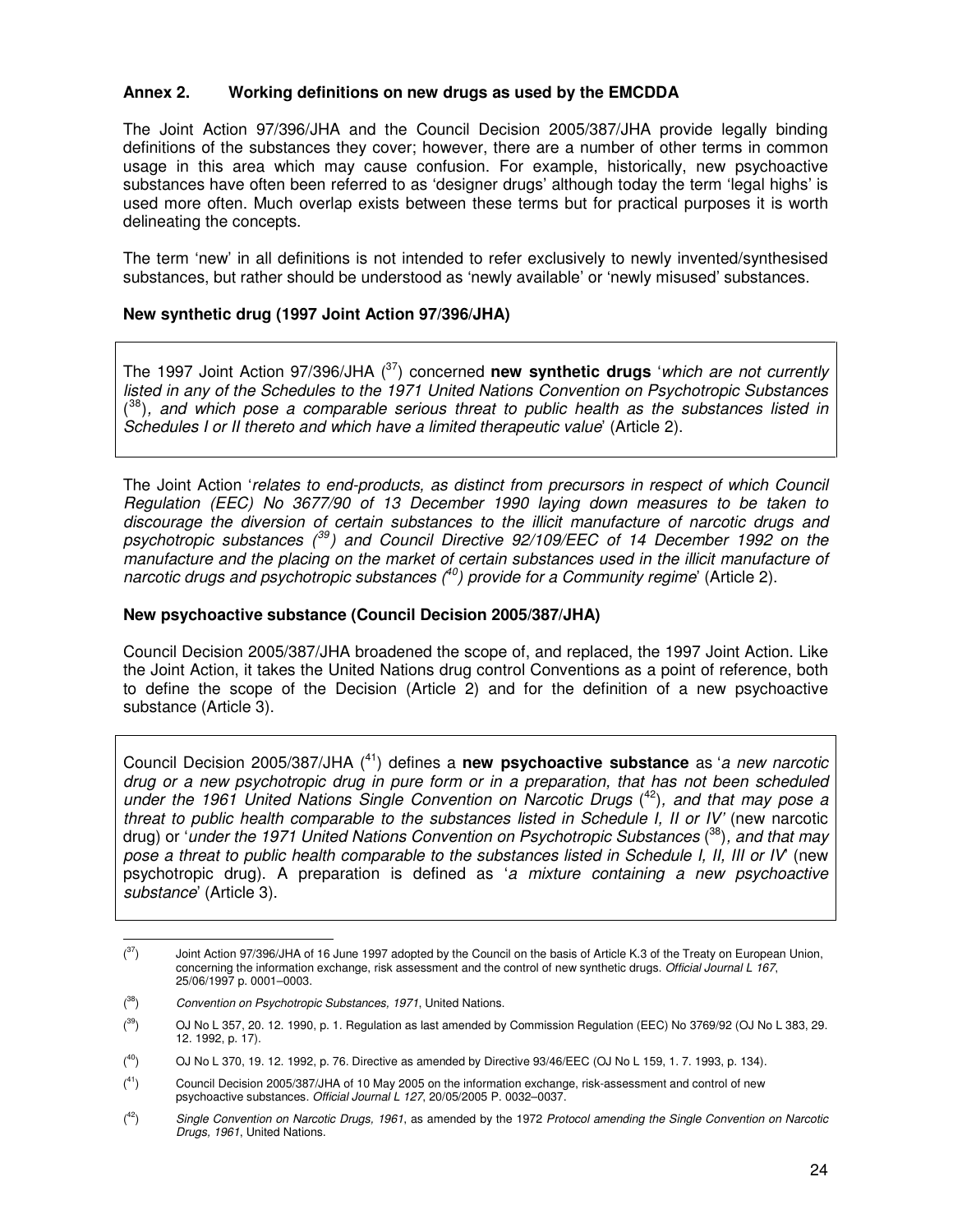This formulation has a number of implications, for example substances already listed under the UN Conventions are by definition excluded from the scope of the Council Decision. An important difference to the 1997 Joint Action is the inclusion of narcotic drugs (1961 UN Convention) and psychotropic substances which pose a comparable threat as substances listed in Schedules III or IV of the 1971 UN Convention.

'This Decision relates to end-products, as distinct from precursors in respect of which Council Regulation (EEC) No 3677/90 of 13 December 1990 laying down measures to be taken to discourage the diversion of certain substances to the illicit manufacture of narcotic drugs and psychotropic substances  $(43)$ , and Regulation (EC) No 273/2004 of the European Parliament and of the Council of 11 February 2004 on drug precursors  $(^{44})$  provide for a Community regime' (Article 2).

'The new psychoactive substances covered by this Decision may include medicinal products as defined in Directive 2001/82/EC of the European Parliament and of the Council of 6 November 2001 on the Community Code relating to veterinary medicinal products  $(45)$  and in Directive 2001/83/EC of the European Parliament and of the Council of 6 November 2001 on the Community Code relating to medicinal products for human use  $(^{46})'$  (point 5 of the recital to the Council Decision). However, 'substances of established and acknowledged medical value are therefore excluded from control measures based on this Decision' (point 8 of the recital to the Council Decision) as are psychoactive substances used to manufacture a medicinal product (Article 7.3).

#### **Designer drugs and 'legal highs'**

It is not new to design a drug using the structure of a parent compound with known properties. The term 'designer drugs', however, emerged in the 1980s and became particularly popular with the emergence of the 'ecstasy' compounds (MDMA, MDA, MDE, etc) on the illicit drug market.

**Designer drugs** were typically manufactured from chemical precursors in a clandestine laboratory. They can be best defined as unregulated (new) psychoactive substances intentionally designed to mimic the effects of controlled drugs by slightly altering their chemical structure in order to circumvent existing controls.

**'Legal highs'** is an umbrella term for unregulated (new) psychoactive substances or products claiming to contain them that are specifically intended to mimic the effects of controlled drugs.

The term encompasses a wide range of synthetic and/or plant-derived substances and products, which may be presented as 'legal highs' (emphasising 'legality'), 'research chemicals' (implying legitimate research use), 'party pills' (alternative to 'party drugs'), 'herbal highs' (stressing the plant origin), etc., which are usually sold via the Internet or in smart/head shops and in some cases intentionally mislabelled with purported ingredients differing from the actual composition.

The 'legal highs' are usually manufactured in chemical laboratories outside of Europe and legally imported, either as chemicals or as already packaged products. The 'legal highs' market is distinguished by the speed at which suppliers circumvent drug controls by offering new alternatives to restricted products and advertising them with aggressive and sophisticated marketing strategies (room odorisers, herbal incenses, bath salts, plant fertilisers, collectors items, etc.).

 $(43)$ <sup>43</sup>) OJ L 357, 20.12.1990, p. 1. Regulation as last amended by Commission Regulation (EC) No 1232/2002 (OJ L 180, 10.7.2002, p. 5).

 $(44)$ <sup>44</sup>) OJ L 47, 18.2.2004, p. 1.

 $\binom{45}{ }$ <sup>45</sup>) OJ L 311, 28.11.2001, p. 1. Directive as last amended by Directive 2004/28/EC (OJ L 136, 30.4.2004, p. 58).

 $(46)$ <sup>46</sup>) OJ L 311, 28.11.2001, p. 67. Directive as last amended by Directive 2004/27/EC (OJ L 136, 30.4.2004, p. 34).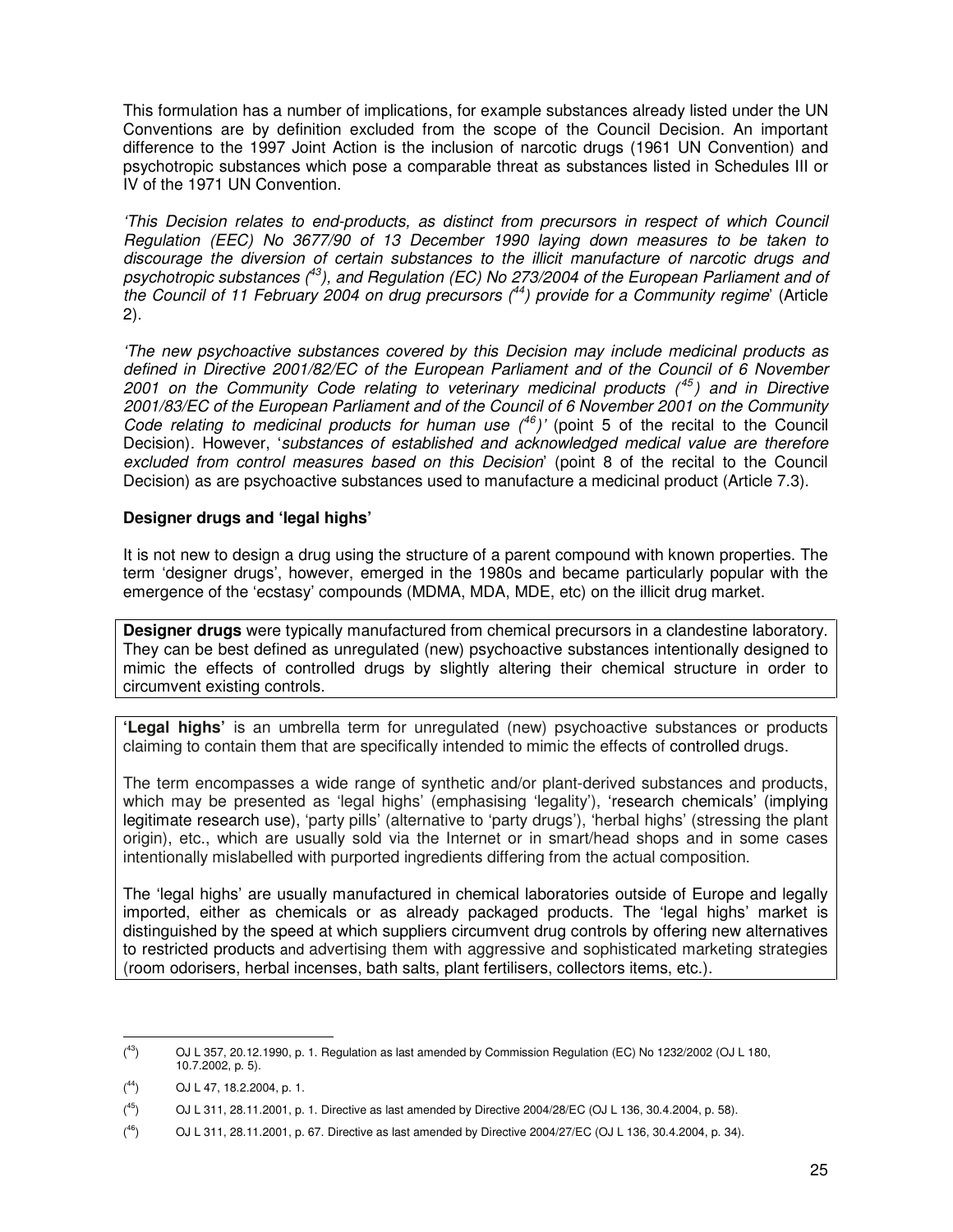The term 'legal highs' is used in inverted commas because describing these substances/products as 'legal' can be incorrect or misleading to customers as many of them can be covered, for example, by medicines or food safety laws. In addition, 'legal highs' products may contain substances controlled under drugs legislation.

Finally, the term 'legal highs' is often used to refer to the phenomenon, rather than to a specific substance, similarly to the 'Spice' phenomenon, which is used to describe the marketing and sale of herbal products containing synthetic cannabinoid receptor agonists.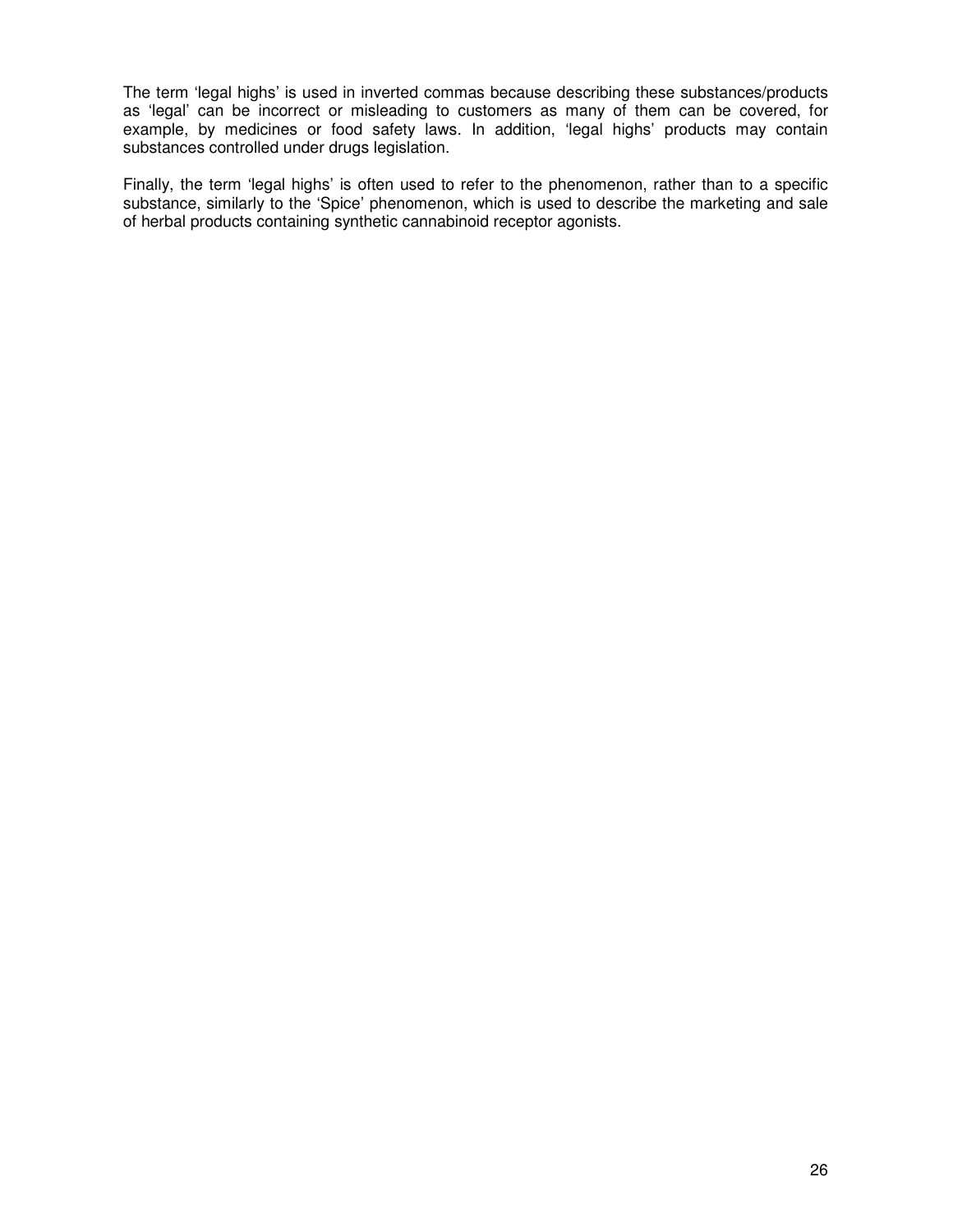#### **Annex 3. Main groups of new psychoactive substances monitored by the EWS**

It is scientifically sound practice to classify the new psychoactive substances based on their chemical structure (i.e. in chemical families) (see table below). An exception is the group of synthetic cannabinoids, which can be placed in a category based on their mode of action rather than on their chemistry which varies considerably. Described below are the main families of psychoactive substances reported via the EWS so far (see also the EMCDDA drug profiles)  $(^{47})$ .

- Phenethylamines encompass a wide range of substances that may exhibit stimulant, entactogenic or hallucinogenic effects. Examples include the synthetic substances amphetamine, methamphetamine and MDMA (3,4-methylenedioxymethamphetamine) and mescaline, which occurs naturally.
- Tryptamines include a number of substances that have predominantly hallucinogenic effects. The main representatives are the naturally occurring compounds effects. The main representatives are the naturally occurring compounds dimethyltryptamine (DMT), psilocin and psilocybin (found in hallucinogenic mushrooms) as well as the semi-synthetic lysergic acid diethylamide (LSD).
- Piperazines are represented by mCPP (1-(3-chlorophenyl) piperazine) and BZP (1 benzylpiperazine), both of which are central nervous system stimulants.
- Cathinones have stimulant effects. The main cathinone derivatives are the semi-synthetic methcathinone and the synthetic compounds mephedrone, methylone and MDPV (3,4 methylenedioxypyrovalerone).
- Synthetic cannabinoids are functionally similar to delta- 9-tetrahydrocannabinol (THC), the active principle of cannabis. Like THC, they can have hallucinogenic, sedative and depressant effects. They have been detected in herbal smoking mixtures such as 'Spice'.
- Other substances reported to the Early-warning system include various plant-derived and synthetic psychoactive substances (e.g. indanes, benzodifuranyls, narcotic analgesics, synthetic cocaine derivatives, ketamine and phencyclidine derivatives), which do not strictly belong to any of the previous families. Also included here are a small number of medicinal products and derivatives.

 $(47)$ <sup>47</sup>) EMCDDA drug profiles, available at: http://www.emcdda.europa.eu/publications/drug-profiles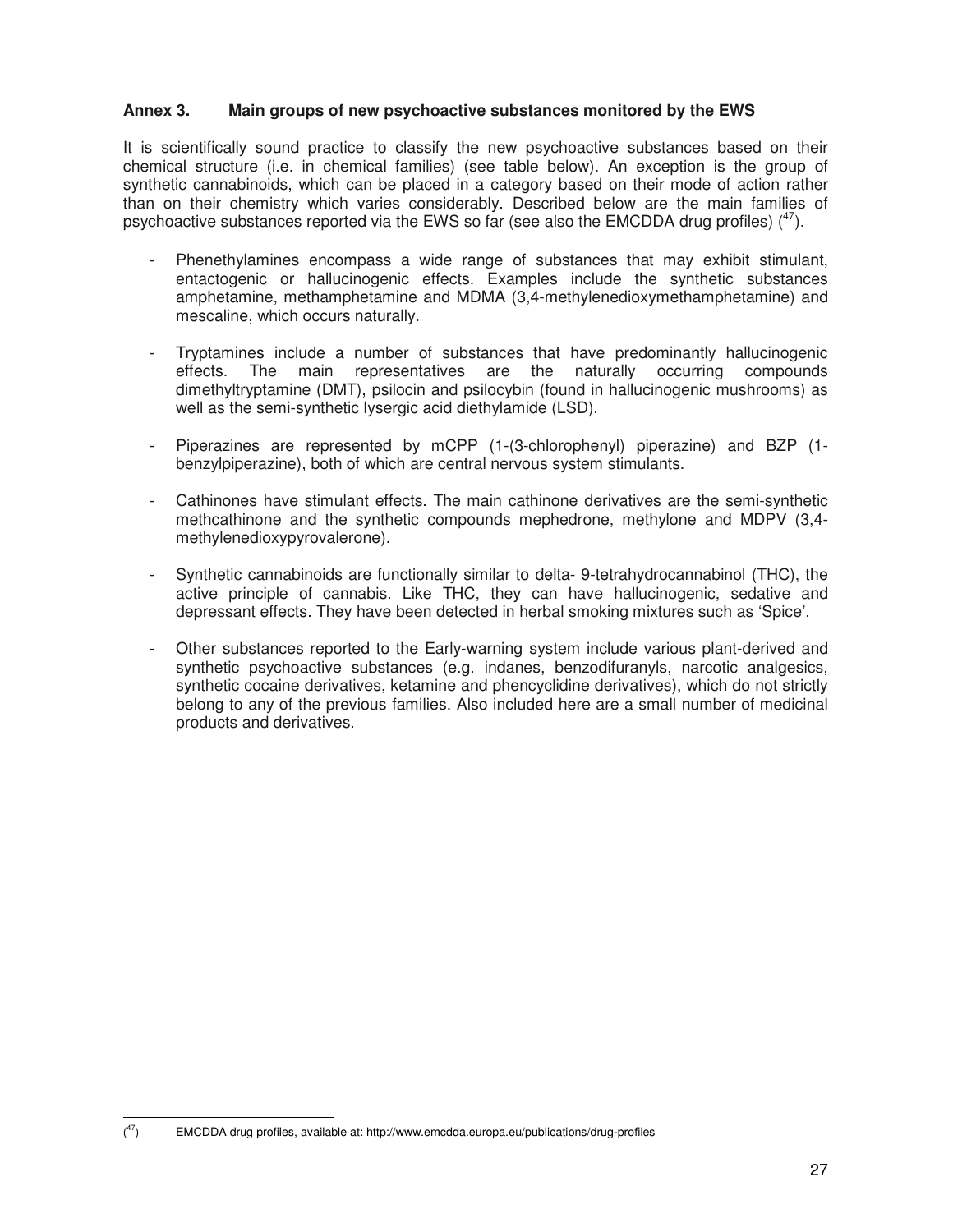| <b>Family</b>                      | <b>Parent compound</b>                                                                                                                                                                                                                                             | <b>Chemical structure of</b><br>the parent compound | <b>Effects</b>                                                                         | <b>Representatives</b>                                                       | No of substances<br>notified (2005-11) |
|------------------------------------|--------------------------------------------------------------------------------------------------------------------------------------------------------------------------------------------------------------------------------------------------------------------|-----------------------------------------------------|----------------------------------------------------------------------------------------|------------------------------------------------------------------------------|----------------------------------------|
| <b>Phenethylamines</b>             | phenethylamine (N)                                                                                                                                                                                                                                                 | ۷H,                                                 | stimulant and/or<br>hallucinogenic                                                     | amphetamine,<br>methamphetamine,<br>MDMA, mescaline (N)                      | 26                                     |
| <b>Tryptamines</b>                 | tryptamine (N)                                                                                                                                                                                                                                                     | NH <sub>2</sub>                                     | hallucinogenic                                                                         | psilocin and psilocybin (N),<br>dimethyltryptamine/DMT,<br>lysergide/LSD (S) | 12                                     |
| <b>Piperazines</b>                 | piperazine                                                                                                                                                                                                                                                         |                                                     | stimulant and/or<br>hallucinogenic                                                     | mCPP, BZP, TFMPP                                                             | 8                                      |
| <b>Cathinones</b>                  | cathinone (N)                                                                                                                                                                                                                                                      | MH <sub>2</sub>                                     | stimulant                                                                              | cathinone (N),<br>mephedrone, methylone,<br>methcathinone (S)                | 34                                     |
| <b>Synthetic</b><br>cannabinoids   | $N/A$ – the category includes a<br>number of chemically<br>unrelated but functionally<br>similar families of cannabinoid<br>receptor agonists that mimic<br>the effects of $\Delta^9$ – THC                                                                        | (HU-210)                                            | hallucinogenic,<br>sedative,<br>depressant                                             | JWH-018,<br>CP 47,497,<br>HU-210                                             | 44                                     |
| <b>Miscellaneous</b><br>substances | $N/A$ – the category includes<br>new psychoactive plants as<br>well as synthetic psychoactive<br>substances, derivatives of<br>well-established drugs not<br>belonging to any of the<br>families listed above, designer<br>medicines, narcotic<br>analgesics, etc. | N/A                                                 | stimulant,<br>hallucinogenic,<br>narcotic<br>analgesic/<br>opiate,<br>depressant, etc. | N/A                                                                          | 40                                     |

(N) naturally occurring, (S) semi-synthetic, (N/A) non applicable